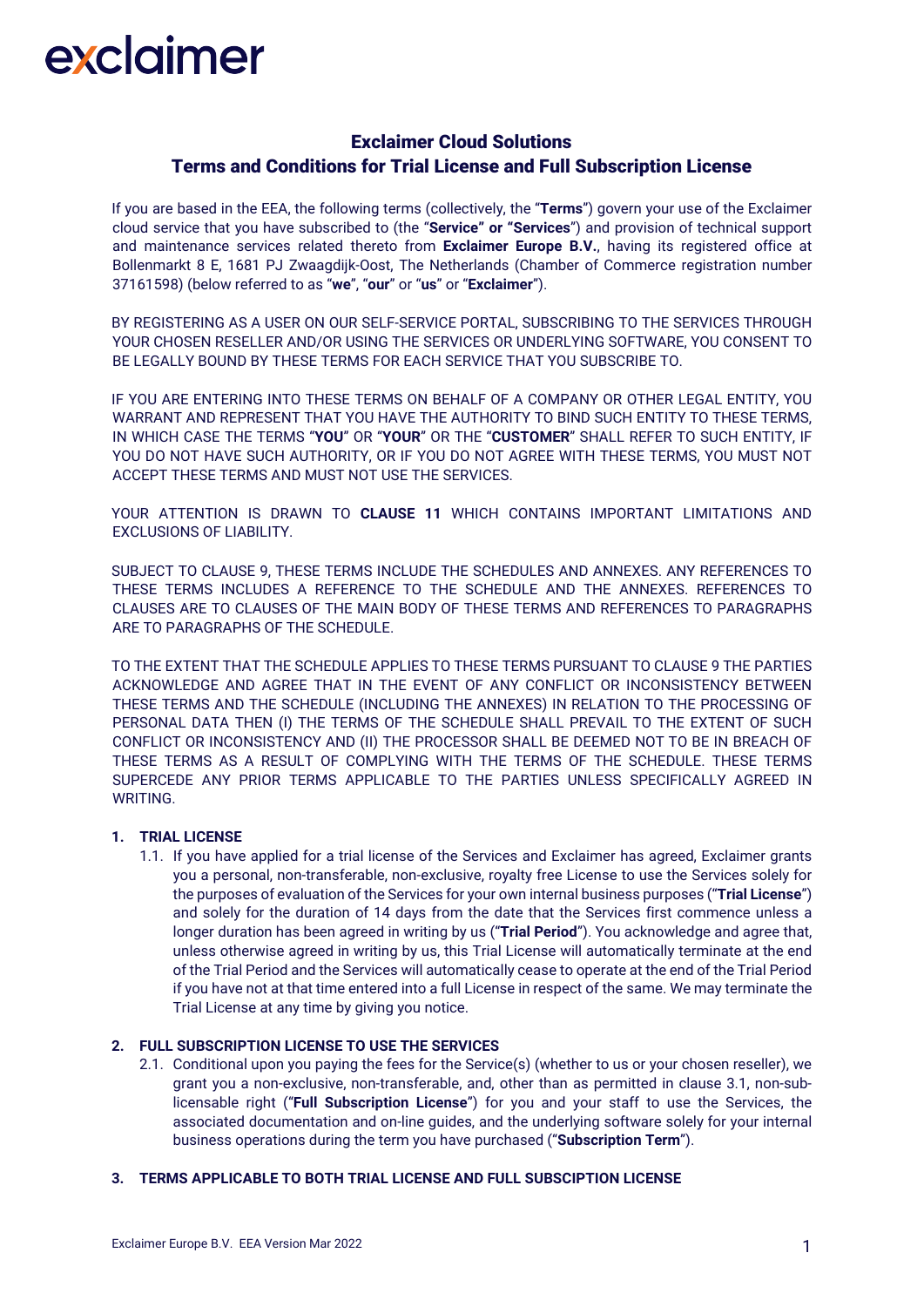- 3.1. You are prohibited from allowing access to the Services to third parties except as otherwise set forth herein. However, you may choose to offer access to and use of the Services to your affiliates (meaning any entity that directly or indirectly controls, is controlled by, or is under common control with you) ("**Permitted Access**") provided that where you offer such Permitted Access (a) you shall ensure that all such use and access complies with these Terms; (b) you shall remain the contracting party with us and you shall be responsible for the payment of all subscription fees; (c) you shall retain full responsibility for all acts and omissions of your affiliates in relation to such access to and use of the Services and you shall be liable for all acts and omissions of your affiliates as if they were your own acts or omissions. All passwords and other access details provided by us to you are confidential and you shall ensure that all those with Permitted Access are aware of the confidential nature of such details.
- 3.2. You agree to notify us promptly upon becoming aware of any unauthorised use or access of the Services or the underlying software.
- 3.3. You agree on demand to indemnify us from and against all losses, costs, demands, damages, judgments, claims, settlements, interest, fees and expenses (including but not limited to legal fees and other professional fees) arising out of or in connection with a breach by you or your affiliates of any of the terms of clause 3.4.
- 3.4. You agree that you and your affiliates with Permitted Access will not:
	- 3.4.1. take any action intended to interfere with or disrupt the Services or any other user's use of the Services;
	- 3.4.2. use or access the Services for transmission or posting of abusive, indecent, obscene or pornographic material, material that is libellous or offensive, spamming, sending junk mail, hacking, password cracking, IP spoofing, unsolicited or unauthorised advertising, illegal, immoral or any other similar improper purpose or in violation of our Acceptable Use Policy published at www.exclaimer.com;
	- 3.4.3. use or access the Services to create products or services which compete with the Services or underlying software;
	- 3.4.4. except as may be allowed by any applicable law which is incapable of exclusion by agreement between the parties:
		- 3.4.4.1.attempt to copy, modify, duplicate, create derivative works from, frame, mirror, republish, download, display, transmit, or distribute all or any portion of the Services or underlying software in any form or media or by any means;
		- 3.4.4.2.attempt to reverse compile, disassemble, reverse engineer or otherwise reduce to human-perceivable form all or any part of the Services or the underlying software;
	- 3.4.5. license, sell, rent, lease, transfer, assign, distribute, display, disclose, or otherwise commercially exploit, or otherwise make the Services or underlying software available to any third party except those with Permitted Access;
	- 3.4.6. allow Services or the underlying software to become the subject of any charge, lien or encumbrance;
	- 3.4.7. in respect of any custom fonts which are uploaded to our systems by you (or on your behalf) for use in connection with the relevant Services: (i) breach the terms of the License between you and the third-party grantor in respect of the use of such fonts or (ii) upload any such fonts unless you have in place at the time of upload and maintain in place for the duration of these Terms a license authorising use of such fonts in connection with the Services;
	- 3.4.8. use the Services for bulk marketing purposes or in connection with automated mailing systems (other than in course of marketing your own goods and services as part of your normal business operations);
	- 3.4.9. use the Services and the underlying software in any manner which will or may breach any laws, rules, regulations and/or codes which are legally binding and which are applicable to the use of the Services (and underlying software) including (without limitation) any laws applicable to the protection of personal data; and
	- 3.4.10. use the Services in any manner or for a purpose not permitted by applicable export laws, regulations or sanctions; nor export or re-export the Services to any country, region, organisation or individual that is named as a restricted area or person on any applicable export laws, regulations or sanctions.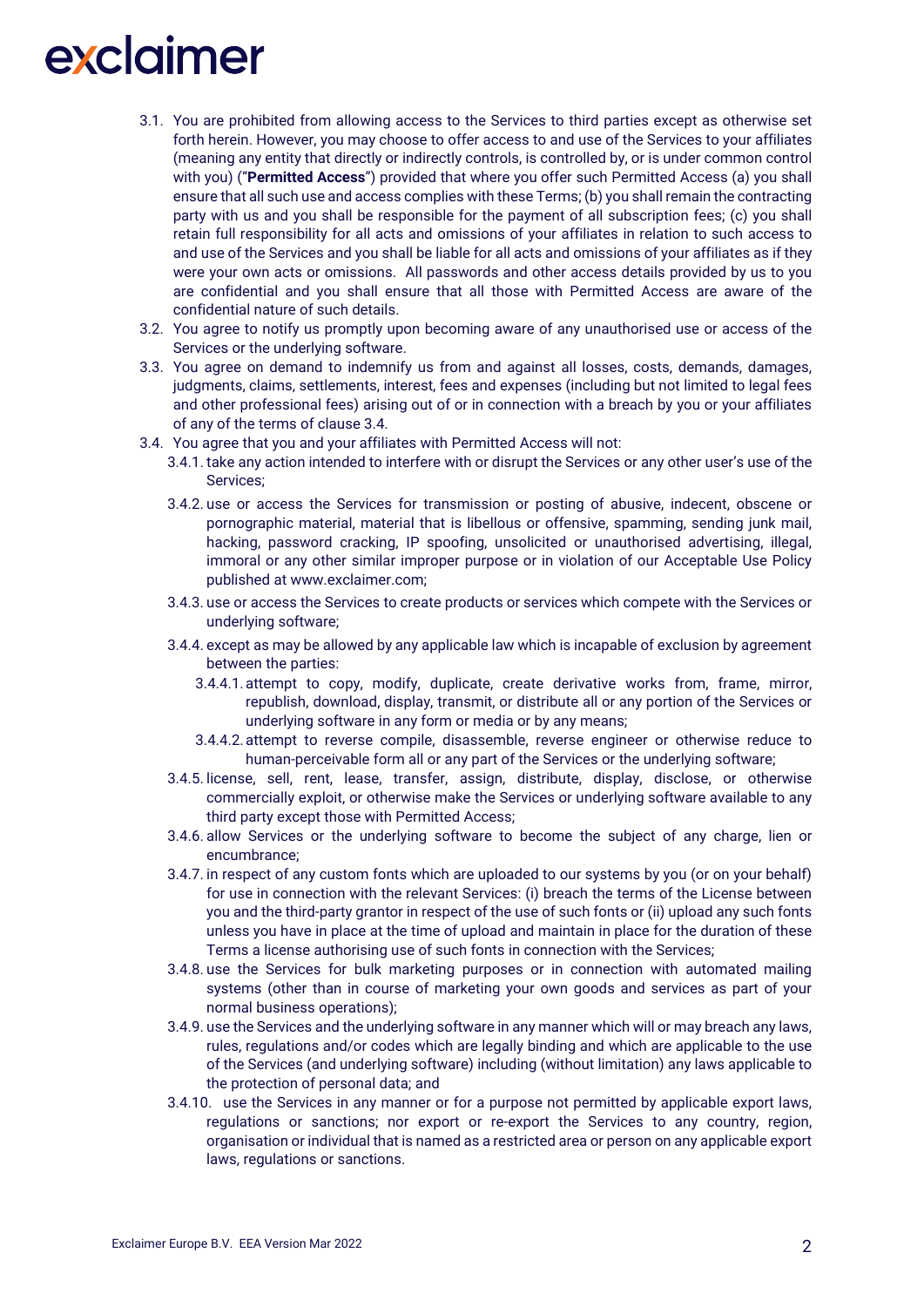- 3.5. You are solely responsible for the content of emails or other communications sent using any of the Services and for selecting recipients of such emails. In the event that you are in breach of any of the terms of clause 3.4, you agree that we may also suspend or terminate your subscription to the relevant Service(s).
- 3.6. Where the Service involves us sending email alerts to you, you agree to supply us in a timely manner: (i) the full and accurate details (including but not limited to names and email addresses) of all recipients of the emails ("**Lists**"); the content, images, designs and any other information you reasonably require to be sent by us in the emails ("**Content**"), and (iii) to instruct us as and when the emails are to be sent. Any date given by us to you for sending of such emails is conditional upon you providing the Lists and other information aforesaid.
- 3.7. You warrant that all Content submitted by you to us is your own original work and you have the right to make it available to us for the purpose of the Service. You will be responsible for dealing with any complaints from recipients of the Content and for any inaccuracies with the Lists. You shall ensure that you have the right under applicable data protection laws to send Content to the persons on the Lists.

### **4. FULL SUBSCRIPTION LICENSE DURATION, FEES, BILLING AND RENEWAL**

- 4.1. The minimum duration of a Full Subscription License is twelve (12) months from and including the date that you start to use the Services ("**Initial Full Subscription License Period**"). Following the expiry of the Initial Full Subscription License Period, your subscription shall continue automatically unless and until cancelled in accordance with clause 6.2, or otherwise terminated in accordance with these Terms. If you purchase additional Services part way through a licensing period, the term of the new Services purchased shall be coterminous with the original license duration.
- 4.2. By subscribing to the Services, you agree to pay the applicable fees for the Full Subscription License (as selected by you during the online subscription process or with your reseller as applicable) plus any applicable taxes and duties, if any.
- 4.3. If you are buying your Full Subscription License direct from us, we reserve the right to change the fees at the end of the Initial Full Subscription Period and each anniversary thereafter.
- 4.4. Unless otherwise agreed in writing by us, our subscription fee is payable monthly in advance based, as a minimum, on the total number of users you have purchased. If the number of users increases at any time, the increased number of users shall be the basis for all further subscription fees. You may not reduce the number of users during the Initial Full Subscription License Period. In this context, "**users**" means the number of unique email addresses.
- 4.5. Each month we will verify the number of users and invoice you for that number as a minimum in the following month or provide such information to your chosen reseller so they can invoice you appropriately.

### **5. PAYMENT TERMS (IF YOU ARE BUYING DIRECT FROM US)**

- 5.1. During the registration process, we may ask you to choose i) your preferred subscription fee structure and ii) one of the payment methods accepted by us for your subscription fees being either a) credit or debit card or b) direct debit. If your card details change, you must notify us failing which your subscription could be suspended or terminated. We may also agree an invoicing/purchase order payment structure on request.
- 5.2. If your subscription is cancelled by either you or us for whatever reason, we will not provide a refund or credit for any unused subscription period as we will incur costs as a result of the cancellation unless the cancellation was by you for our unremedied breach or by us for convenience.
- 5.3. For credit and debit card payments, we use third-party intermediaries to manage credit and debit card processing. These intermediaries are not permitted to store, retain or use your billing information except as required to process your credit or debit card payment for us. You give us authority to share your information (including without limitation credit and debit card details and other personal data as required) with the third-party intermediaries for such purposes.
- 5.4. We will email you with a copy of our invoice for the relevant payment period. It is your responsibility to ensure that we are updated on the email address to which you require invoices to be sent. You shall pay each invoice submitted to you by us in full and cleared funds within fourteen (14) days of the date of the relevant invoice (the "**Due Date**"). Where you choose to pay by credit or debit card,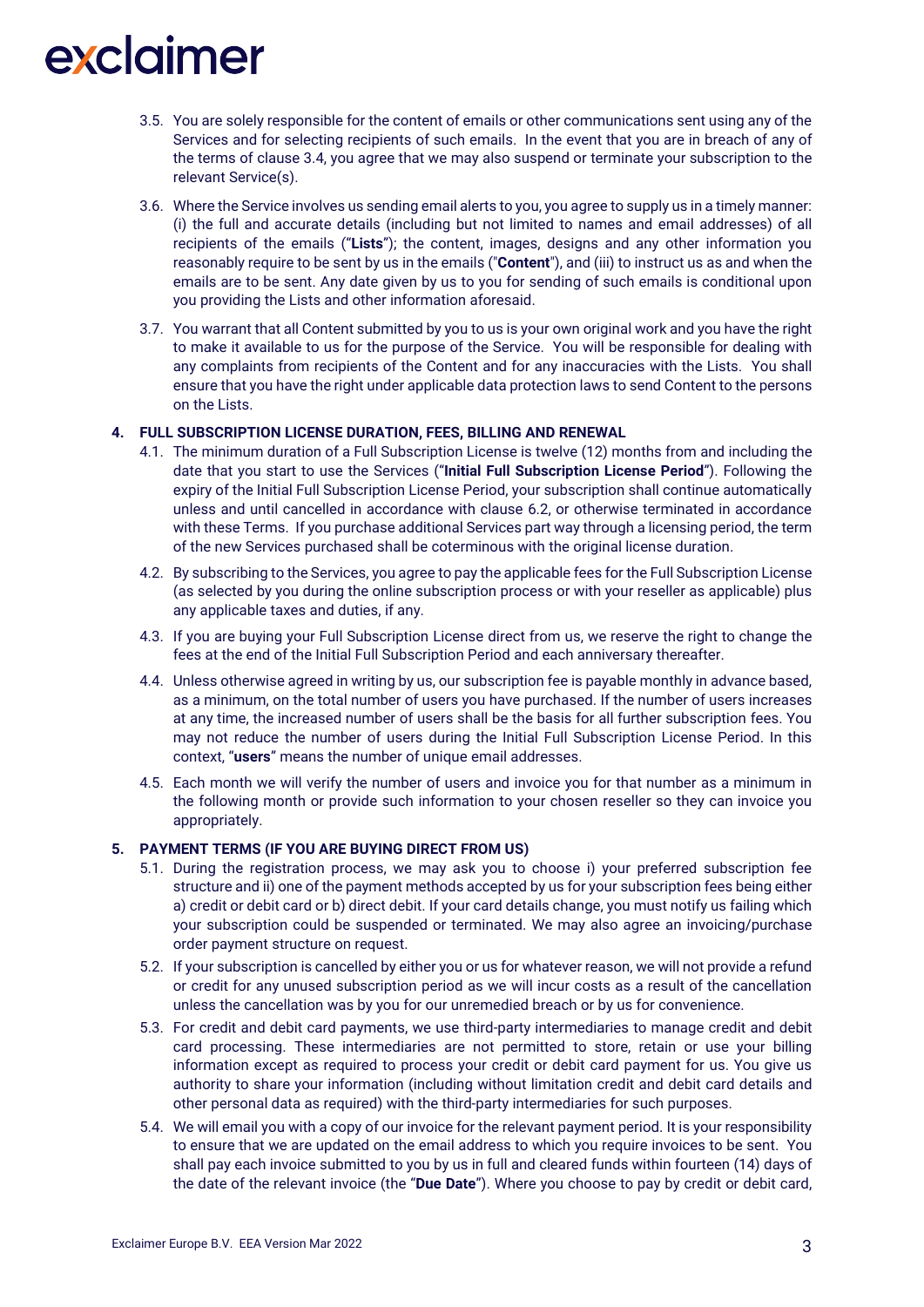you authorise us to charge your payment method automatically for the subscription fees payable under these Terms.

- 5.5. You are responsible for paying any taxes (including without limitation any sales, use or withholding taxes now or hereafter enacted), and any duties, levies, excises or tariffs (together "**duties**"), that are applicable to receipt of the Service. All payments hereunder shall be made without deduction for taxes or duties of any kind or nature.
- 5.6. If you fail to pay any amount due from you under these Terms on or before the Due Date for such amount, you shall pay interest on the overdue amount at the rate of four per cent (4%) per annum above the Bank of England's base rate from time to time. Such interest shall accrue on a daily basis from the Due Date until actual payment of the overdue amount, whether before or after judgment. You shall pay the interest together with the overdue amount.
- 5.7. We may suspend all Services until all overdue payments have been made in full.

### **6. TERM AND TERMINATION**

- 6.1. These Terms will remain in force for the duration of the Trial Period and/or the Subscription Term, as applicable.
- 6.2. You may cancel your Full Subscription License at the end of the Initial Full Subscription License Period by giving us at least 30 days prior notice in writing, such notice being effective at the end of the Initial Full Subscription License Period. After the end of the Initial Full Subscription License Period, you may cancel your Full Subscription License at any time by giving us at least 30 days' notice in writing.
- 6.3. Without affecting any other right or remedy available to us, we may terminate the Full Subscription License for convenience at any time by giving you not less than 60 days' notice in writing.
- 6.4. Without affecting any other right or remedy available to it, either party may terminate the Full Subscription License with immediate effect by giving written notice to the other party if:
	- 6.4.1. the other party is in breach of a material term and has failed to remedy the breach within 30 days of receipt of a notice specifying the breach and requiring it to be remedied; or
	- 6.4.2. there is an order or a resolution for the liquidation, administration, dissolution or winding-up of the other party (except where such winding up is for the purpose of solvent amalgamation or reconstruction) or has an administrator or other receiver, manager, trustee, liquidator or similar officer appointed overall or any substantial part of its assets, or enters into or proposes any composition or arrangement with the other party's creditors generally or is subject to any analogous event or proceedings in any applicable jurisdiction.
- 6.5. Without affecting any other right or remedy available to us, we may terminate the Full Subscription License with immediate effect by giving written notice to you if you fail to pay any amount due under these Terms by the Due Date for payment and remain in default for more than 14 days after being notified in writing to make such payment.
- 6.6. On termination:
	- 6.6.1. all Licenses granted and Services supplied under these Terms shall immediately terminate and you shall immediately cease all use of the Services and the underlying software and shall procure that all those with Permitted Access cease the use of the Services and the underlying software;
	- 6.6.2. you shall immediately pay all sums due and / or invoiced by us or your reseller in respect of fees payable under these Terms;
	- 6.6.3. we may raise a further invoice which shall be payable immediately in respect of fees payable pursuant to these Terms in respect of which we have not previously raised an invoice;
	- 6.6.4. we shall be under no obligation to retain any of your data (including Lists and email templates) and we may delete all such information in accordance with our policies and applicable data protection laws.
- 6.7. Termination shall not affect any rights, remedies, obligations or liabilities of the parties that have accrued up to the date of termination or expiry.
- 6.8. Any provision of these Terms that expressly or by implication is intended to come into or continue in force on or after termination or expiry of these Terms shall remain in full force and effect.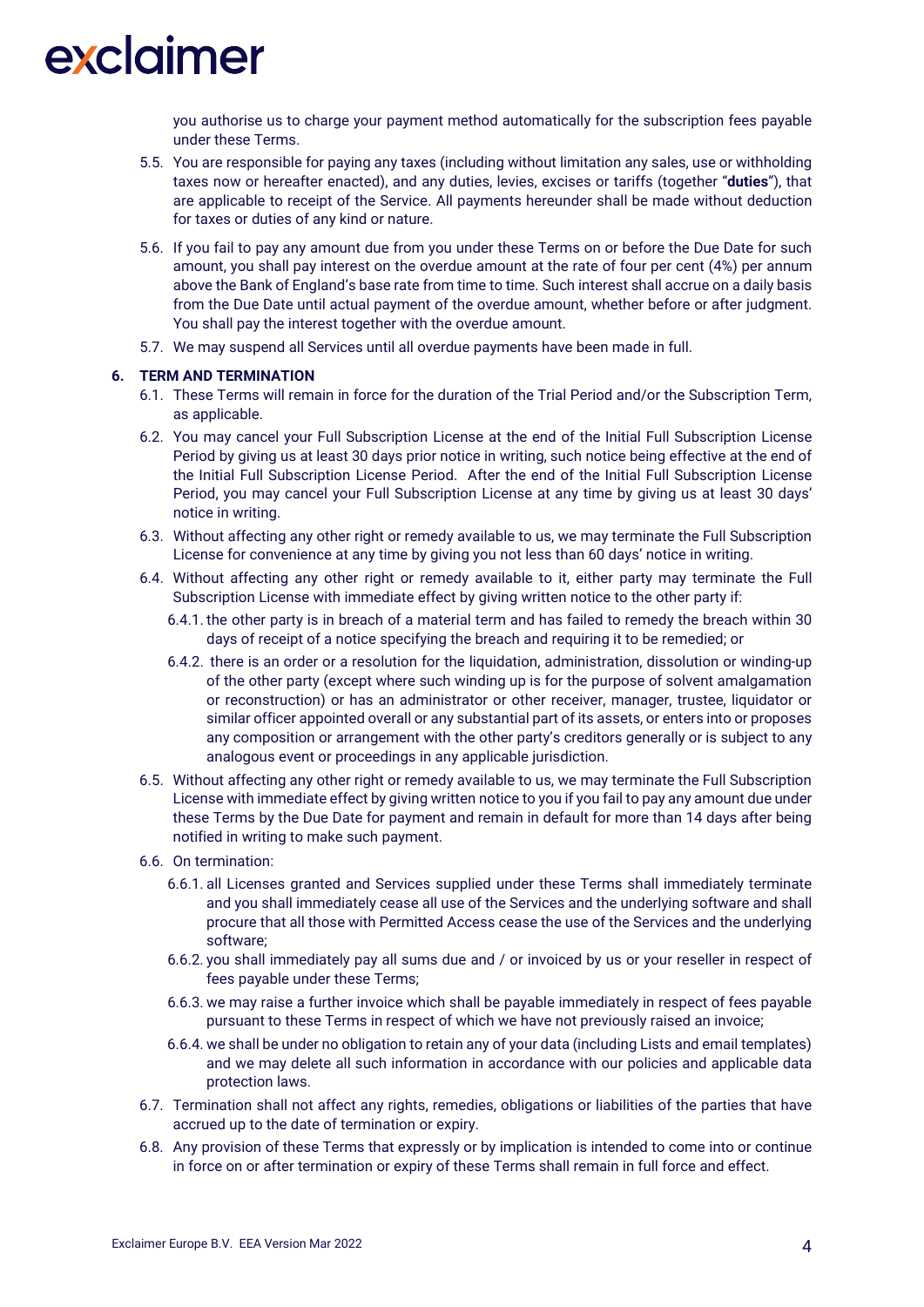## **7. INTELLECTUAL PROPERTY RIGHTS**

- 7.1. You acknowledge that we (or where applicable our licensors) own all rights, title and interest in and to all intellectual property rights in the Services, the associated documentation and on-line guides, and the underlying software used to provide the Services. These Terms do not grant you any rights to the same other than the rights expressly set out in these Terms. We acknowledge that you own all rights, title and interest in and to all information and data you provide to us in connection with these Terms and otherwise upload to and use with the Services, and intellectual property and other proprietary rights thereto. Nothing in this Agreement grants us or our Affiliates any rights to the same other than the rights expressly granted in these Terms.
- 7.2. You agree not to remove any copyright or proprietary notices used in connection with the Services. Certain marks, words and logos displayed as part of the Services, which may or may not be designated by a "™" "®" "SM" or other similar designation, constitute trademarks, trade names, or service marks belonging to us or our suppliers. You are not authorized to use any such marks. Ownership of all such marks and the goodwill associated with them remains with us or our suppliers.
- 7.3. If any third party brings any claim or action or otherwise alleges that the use of the Services (or any part thereof) infringes any intellectual property rights of that third party (a "**Claim**") or you become aware of any intention by a third party to make a Claim then you shall promptly:
	- 7.3.1. give us written notice of the Claim, specifying in reasonable, clear, full and accurate detail the nature of the Claim;
	- 7.3.2. not make any admission of liability, agreement or compromise in relation to the Claim without our prior written consent (which we may in our sole and absolute discretion withhold);
	- 7.3.3. give us and our advisors access to your premises and your officers, representatives, directors, employees, sub-contractors and to any relevant documentations and records which are within your control and allow us and our advisors to take copies for the purposes of assessing the Claim;
	- 7.3.4. procure that we and our advisors are given access to those with Permitted Access on terms equivalent to those set out in clause 7.3.3 above;
	- 7.3.5. provide such assistance in managing, negotiating, settling and resolving the Claim as we reasonably request; and
	- 7.3.6. allow us to have full conduct of the Claim including without limitation its management, negotiation, settlement and resolution.

## **8. CONFIDENTIALITY**

- 8.1. The parties may not disclose or make available information which is proprietary or confidential and which is marked as "Confidential" or which would be regarded as confidential by a reasonable business person (the "**Confidential Information**"). Confidential Information shall include (but not be limited to) Lists, Content, details of the Services, the associated documentation, on-line guides, and the technology and software used to provide and use the Services and your Confidential Information shall include all data and other information you provide to us or otherwise upload to or use with the Services.
- 8.2. The parties agree not to use the Confidential Information of the other party for any purpose other than the use of or provision of the Services in accordance with these Terms. The parties agree not to disclose the Confidential Information of the other party to third parties and agree that they will restrict its disclosure to their employees who need to have the Confidential Information in order to carry out their employment duties. We may disclose your Confidential Information to persons of the type detailed in clause 13.7 where we exercise our rights thereunder. Where we do this, we will put in place with such persons' confidentiality obligations at least equivalent to, and in any case no less restrictive than, those set out in this clause 8.
- 8.3. Confidential Information shall not include any information that: (a) is or becomes publicly known through no action or inaction of the Receiving Party; (b) is in the possession of the Receiving Party at the time it receives the Confidential Information from the Disclosing Party; (c) the Receiving Party receives from a third party not under an obligation of confidentiality; or (d) is independently developed by the Receiving Party without use of or reference to the Disclosing Party's Confidential Information.

## **9. DATA PROTECTION AND PROCESSING OF CUSTOMER PERSONAL DATA**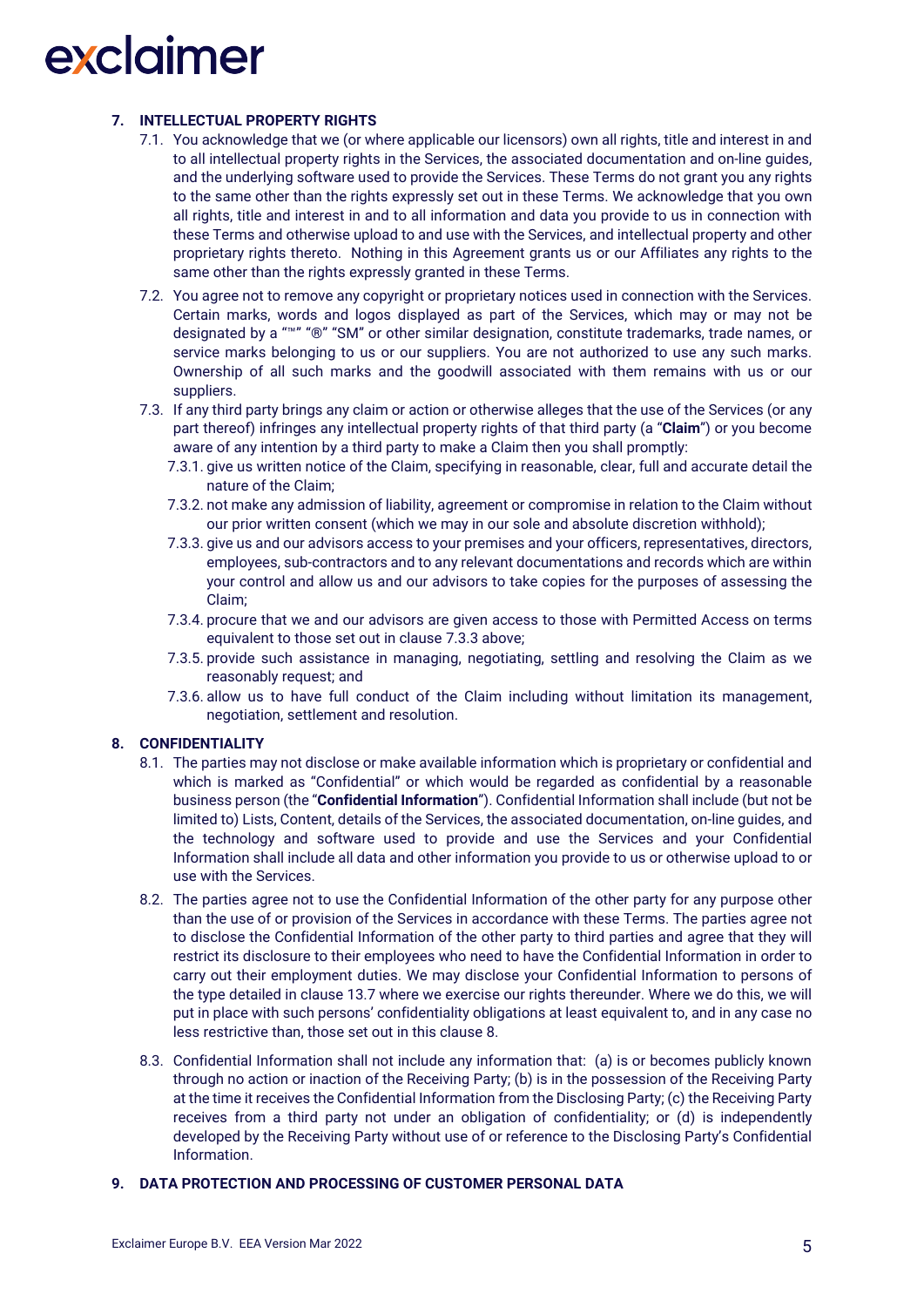- 9.1. The following definitions are used in this clause 9 and the Schedule hereto:
	- 9.1.1. **Data Controller, Data Processor, Data Subject, Personal Data, Data Breach, Processing, Processed and Process and appropriate technical and organisational** measures shall have the meaning as defined in the Data Protection Legislation.
	- 9.1.2. **Data Protection Legislation** means in each case as applicable to the activities undertaken by the respective parties under or in connection with these Terms (i) the GDPR and any national implementing laws, regulations and secondary legislation, as amended or updated from time to time, in the Netherlands and then any successor legislation to the GDPR applicable in the Netherlands and (ii) any local laws, rules, regulations, legal requirements, legislation, subordinate legislation, and binding judgements which relate to the protection of an individual's Personal Data. .
	- 9.1.3. **GDPR** means the General Data Protection Regulations (EU 2016/679).
- 9.2. Each of the parties agrees to comply with all applicable requirements of the relevant Data Protection Legislation and the provisions of Schedule 1. This is in addition to, and does not relieve, remove or replace, either of our obligations under the Data Protection Legislation.
- 9.3. Except as stated below or in the Annexes, we agree that we will not, when performing the Services, process Personal Data outside of the jurisdiction(s) in which the data centre(s) you choose when you set up the Services is / are located, or the jurisdiction(s) in which such other data centre(s) as you may subsequently specify from time to time is / are located.
- 9.4. You warrant to us that you have taken all steps that are required to enable us to process the Personal Data in compliance with all Data Protection Laws and any other applicable laws, enactments, regulations, orders, standards and other similar instruments, including without limitation that you have in place the necessary notices, consents from Data Subjects for you to lawfully transfer their Personal Data to us, or have another appropriate legal basis in place to enable lawful transfer of the Personal Data to us and for us to process use and transfer such personal data in connection with the provision of the Services.
- 9.5. You agree to indemnify us against all liabilities, costs, expenses, damages and losses (including reasonable professional costs and expenses) suffered or incurred by us as a result of your breach of your obligations pursuant to clause 9.4 above.
- 9.6. We shall Process Personal Data only in accordance with your lawful instructions, including with regard to transfers of Personal Data to a further third country or an international organisation, unless required to do so by applicable law to which Exclaimer is subject; in such a case, Exclaimer shall inform you of that legal requirement before Processing, unless such applicable law prohibits Exclaimer from so notifying you.

## **10. SERVICE LEVELS AND WARRANTY**

- 10.1.We shall provide the Services to you with reasonable skill and care in a professional manner. We provide you with a 24 hour contact service in order that you may notify us of any interruptions or any other problems with the Services as set out at [https://www.exclaimer.com/support/software](https://www.exclaimer.com/support/software-maintenance-agreement)[maintenance-agreement](https://www.exclaimer.com/support/software-maintenance-agreement)
- 10.2.The availability of the Services may be affected (and we shall not be liable in such cases) by the following:
	- 10.2.1. hardware or telecommunications failures;
	- 10.2.2. the effects of the failure or interruption of the Service by third parties such as our platform providers;
	- 10.2.3. factors outside our reasonable control;
	- 10.2.4. your actions or omissions (including without limitation, breach of your obligations set out in these Terms) or those of any third parties (including but not limited to breaks in the continuity of the electricity supply or of the telecommunications linked to our server); and
	- 10.2.5. interruptions to the Service resulting from any request by you.

If the Services are unavailable or defective in any way then to the extent that such defect or unavailability is caused by a breach of these Terms by us, we will, at our expense, use reasonable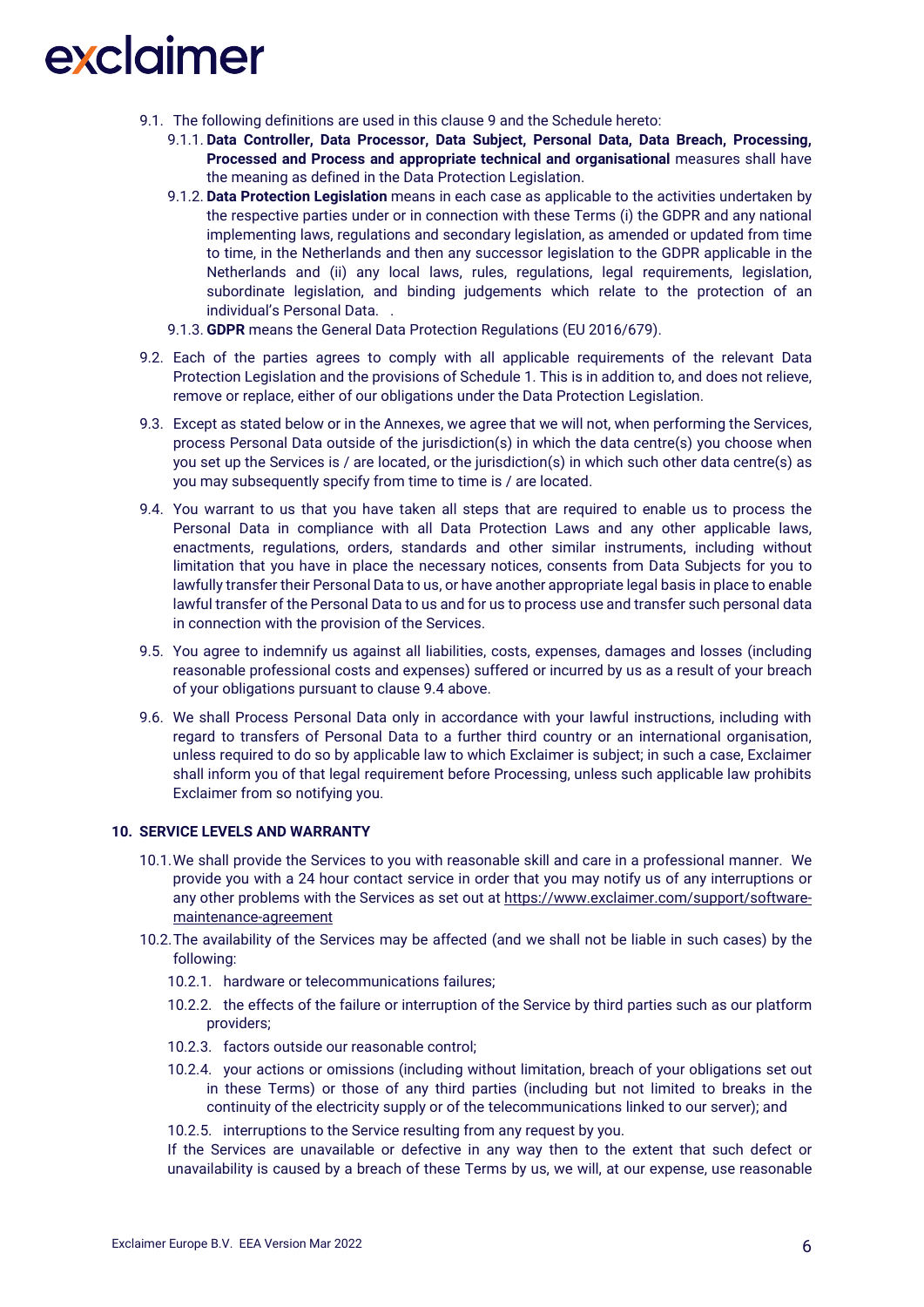endeavours to correct any such unavailability or defect promptly. Such correction is your sole and exclusive remedy for i) the unavailability of the Services and ii) any breach of clause 10.1.

- 10.3.Notwithstanding the foregoing, we:
	- 10.3.1. do not warrant that use of the Services will be uninterrupted or error-free; and
	- 10.3.2. are not responsible for any delays, delivery failures, or any other loss or damage resulting from the transfer of data over communications networks and facilities, including without limitation the internet, and you acknowledge that the Services may be subject to limitations, delays and other problems inherent in the use of such communications networks and facilities.
- 10.4.Save as expressly provided for in these Terms, all warranties or conditions of any kind including, but not limited to, the implied warranties or conditions of satisfactory quality and fitness for a particular purpose are excluded.
- 10.5.We provide no assurance or guarantee that the Services will provide a solution to your specific needs.
- 10.6.The Services are not bespoke or tailored to you and we do not warrant that the Services will meet your requirements. We offer no refund where you purchase the Services and then decide that they are not suitable for your requirements or are not required for any reason. We offer a trial service which allows you to evaluate the Services - we recommend you use this prior to purchasing the Services. Where you do not use the trial service to evaluate the suitability of the Services prior to purchase, you will not be entitled to a refund where you decide the Services are not suitable.

## **11. OUR LIABILITY**

- 11.1.Nothing in these Terms shall limit or exclude our liability for:
	- 11.1.1. death or personal injury caused by negligence;
	- 11.1.2. fraud or fraudulent misrepresentation; or
	- 11.1.3. any other liability which cannot be limited or excluded by applicable law.
- 11.2.Subject to clause 11.1, we shall not be liable to you, whether in contract, tort (including without limitation negligence), for breach of statutory duty, or otherwise, arising under or in connection with these Terms for loss of profits; loss of sales or business, business opportunity or goodwill; loss, corruption or recovery/restoration of data or information; loss of agreements or contracts; loss of anticipated savings; loss of or damage to goodwill; loss of use or corruption of software; or any indirect, special or consequential loss, whether foreseeable or not.
- 11.3.Subject to clauses 11.1 and 11.2, our maximum liability to you per claim or series of connected claims under or in connection with the Full Subscription License, whether in contract, tort (including without limitation negligence), for breach of statutory duty, or otherwise, arising under or in connection with these the Full Subscription License shall be limited to the greater of (a) 125% of the fees paid by you in the 12 months' period preceding the date of the incident(s) giving rise to the relevant claim and (b) EUR10,000 (ten thousand euros). Subject to clauses 11.1 and 11.2, in respect of the Trial License, our maximum liability to you in aggregate is limited to EUR10.
- 11.4.Any email disclaimer texts provided or made available by us to you as part of the Services are purely for example purposes and we do not warrant the legality or accuracy of these examples or accept any liability for them.

### **12. FORCE MAJEURE**

- 12.1.Neither party shall be liable or responsible for any failure to perform, or delay in performance of, any of its obligations under these Terms that is caused by an "**Event Outside its Control**" meaning any act or event beyond its reasonable control, including without limitation, failure of public or private telecommunications networks, breakdown or unavailability of computer hardware, software, viruses, hackers, errors, interruptions, bugs and power supply.
- 12.2.If an Event Outside its Control takes place that affects the performance of a party's obligations under these Terms:
	- 12.2.1. that party's obligations under these Terms will be suspended and the time for performance of its obligations will be extended for the duration of the Event Outside its Control; and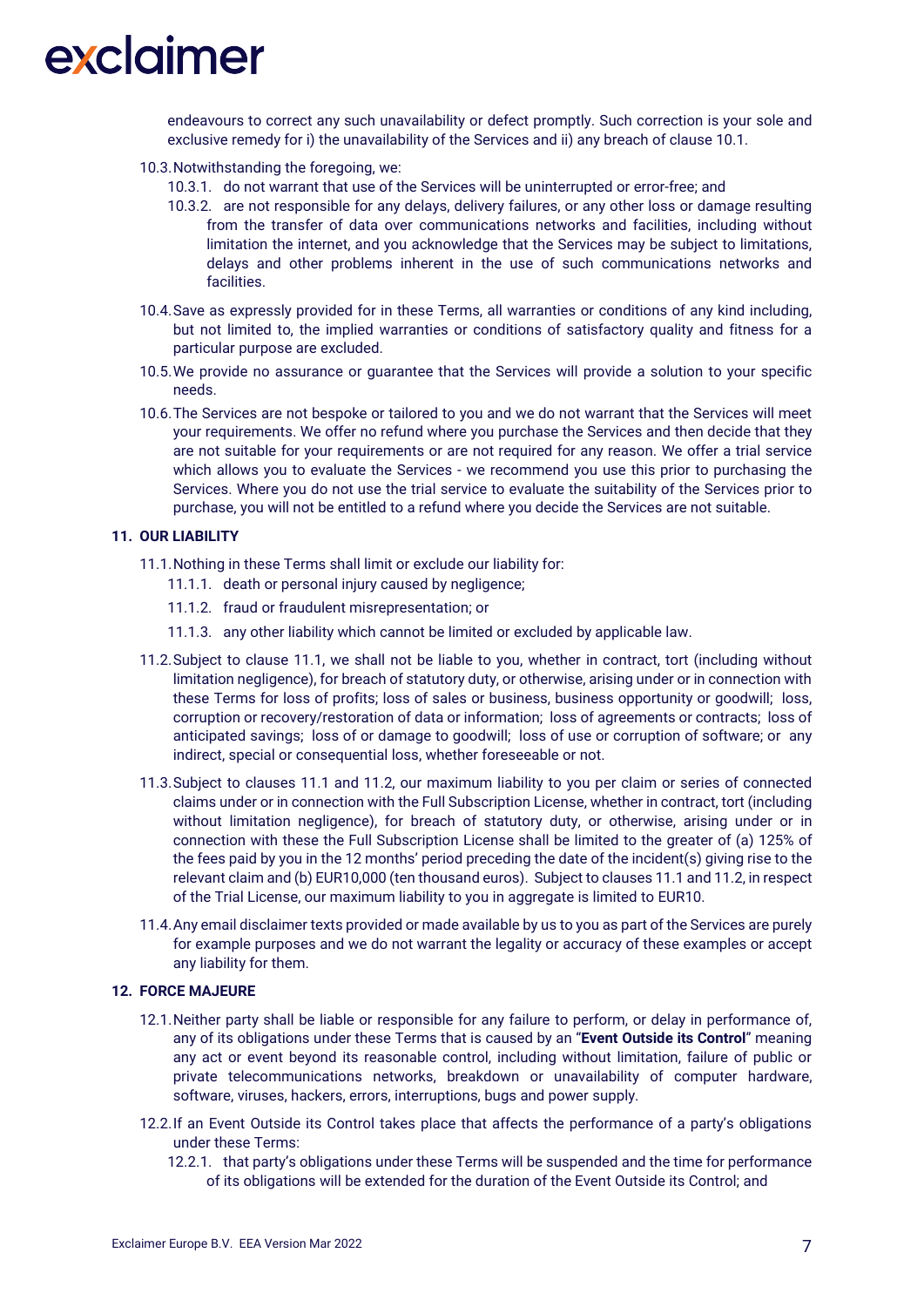12.2.2. it will use its reasonable endeavours to find a solution by which its obligations under these Terms may be performed despite the Event Outside its Control.

### **13. GENERAL**

- 13.1.No failure or delay by either party in enforcing its rights or remedies shall prejudice or restrict any rights or remedies available to it. No waiver of any rights or remedies available to a party or of any breach of any contractual terms by the other party shall be valid unless in writing signed by each party's directors or equivalent officer. A waiver shall not be deemed a waiver of any subsequent breach or default.
- 13.2.Subject to clause 4.3, we may amend these Terms from time to time. All revised Terms will be published on our website at <https://www.exclaimer.com/company/legal/eula> and shall be effective immediately on publication. If you do not agree with the revisions made to our Terms, you will have the right to terminate your subscription by giving us 30 days' notice in writing any time thereafter.
- 13.3.The parties agree to comply with all applicable anti-bribery, corruption and anti-money laundering laws and regulations.
- 13.4.Save as set out in clause 4.3 and 13.2, no variation of these Terms shall be effective unless in writing and signed by the parties (or their appointed representatives).
- 13.5.If any provision or part-provision of these Terms is or becomes invalid, illegal or unenforceable, it shall be deemed modified to the minimum extent necessary to make it valid, legal and enforceable. If such modification is not possible, the relevant provision or part-provision shall be deemed deleted. Any modification to or deletion of a provision or part-provision under this clause shall not affect the validity and enforceability of the rest of these Terms.
- 13.6.These Terms are personal to you and you shall not assign, transfer, mortgage, charge, subcontract, declare a trust over or deal in any other manner with any of your rights and obligations under these Terms.
- 13.7.We may at any time assign, transfer, mortgage, charge, subcontract, declare a trust over or deal in any other manner with any or all of our rights under these Terms. Where we subcontract any element of the Services, we shall be responsible for the acts and omissions of our subcontractors as if they were our own. You agree that you shall, on request, provide reasonable assistance to us as required to give effect to this clause 13.7.
- 13.8.Unless expressly stated to the contrary in these Terms (including without limitation under clause 13.2), all notices given to a party under or in connection with these Terms shall be in writing and shall be delivered by hand, by pre-paid postal delivery or by pre-paid courier at its registered office (if a company) or its principal place of business (in any other case). Notices shall be deemed to have been received:
	- 13.8.1. when delivered, if delivered by hand or by courier; or
	- 13.8.2. on the fourth day after posting if sent by pre-paid postal delivery; or
	- 13.8.3. on the tenth day after posting, if posted by airmail.

This clause does not apply to the service of any proceedings or other documents in any legal action or, where applicable, any arbitration or other method of dispute resolution.

- 13.9.No one other than a party to these Terms, their successors and permitted assignees, shall have any right to enforce any of the Terms.
- 13.10. These Terms and the fee details referred to in clause 4 contain the whole agreement between you and us in relation to their subject matter and supersede all prior agreements, promises, assurances, warranties, representations, arrangements and understandings between you and us relating to that subject matter.
- 13.11. Each party agrees that it shall have no remedies in respect of any statement, representation, assurance or warranty (whether made innocently or negligently) that is not set out in these Terms. Each party agrees that it shall have no claim for innocent or negligent misrepresentation or negligent misstatement based on any statement in these Terms.
- 13.12. Nothing in these Terms is intended to, or shall be deemed to, establish any partnership or joint venture between any of the parties, constitute any party the agent of another party, nor authorise any party to make or enter into any commitments for or on behalf of any other party.
- 13.13. The parties hereby agree that these Terms and any dispute or claim (including without limitation non-contractual disputes or claims) arising out of or in connection with these Terms or their subject matter or formation shall be governed by and construed in accordance with the laws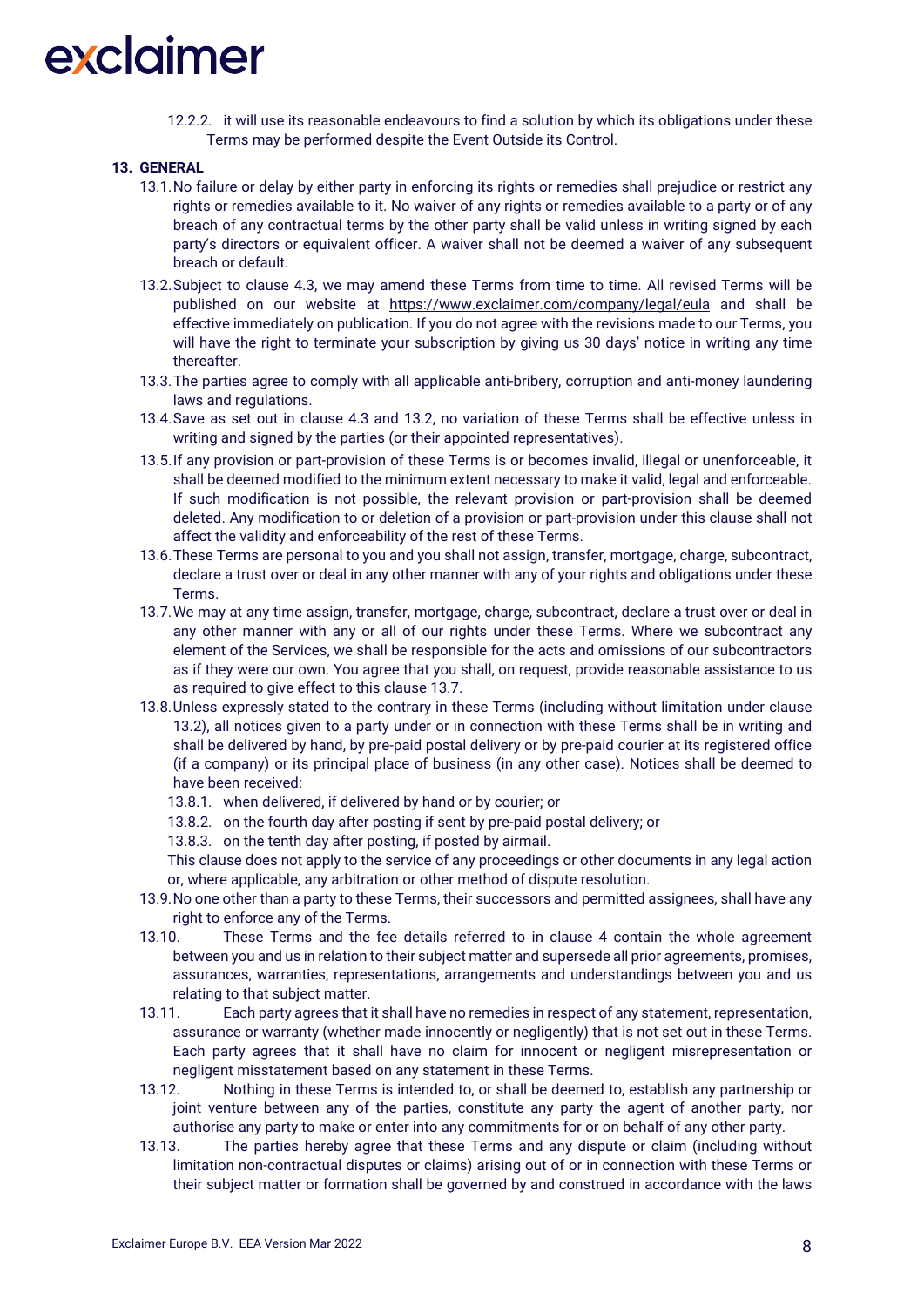of the Netherlands. The parties hereby irrevocably submit to the exclusive jurisdiction of the court of Amsterdam, the Netherlands to settle any dispute or claim (including without limitationcontractual disputes or claims) arising out of or in connection with these Terms or their subject matter or formation.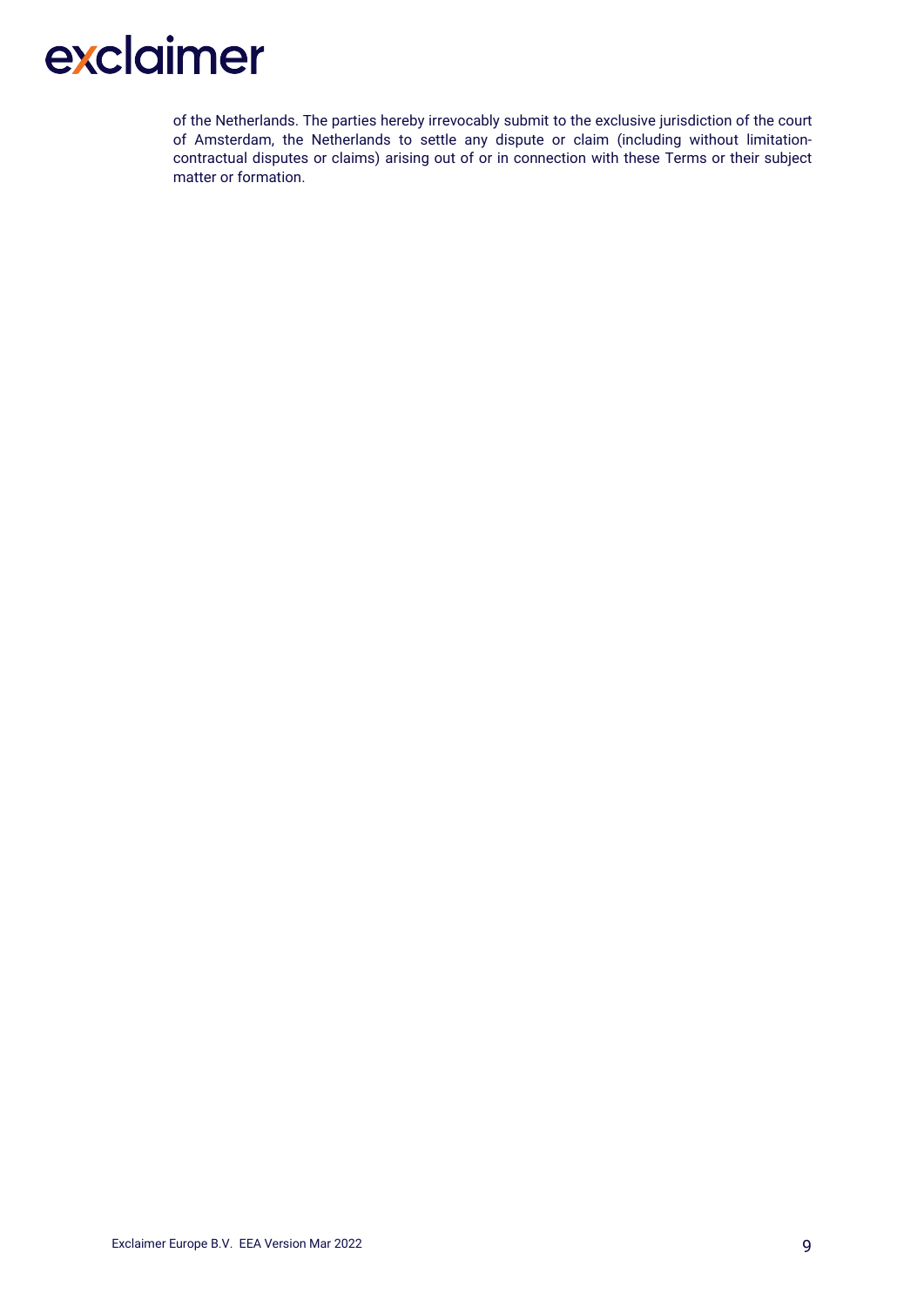# **SCHEDULE 1 DATA PROCESSING AGREEMENT**

#### **SECTION I**

#### *Clause 1*

#### *Purpose and scope*

- (a)The purpose of these (the Clauses) is to ensure compliance with Article 28(3) and (4) of Regulation (EU) 2016/679 of the European Parliament and of the Council of 27 April 2016 on the protection of natural persons with regard to the processing of personal data and on the free movement of such data, and repealing Directive 95/46/EC (General Data Protection Regulation).
- (b)You are the Data Controller and we are the Data Processor for the purposes of this Schedule and the Data Protection Legislation. The parties have agreed to these Clauses in order to ensure compliance with Article 28(3) and (4) of Regulation (EU) 2016/679 and/or Article 29(3) and (4) of Regulation (EU) 2018/1725.
- (c) These Clauses apply to the processing of personal data as specified in Annex I.
- (d) Annexes I to III are an integral part of the Clauses.
- (e) These Clauses are without prejudice to obligations to which the controller is subject by virtue of Regulation (EU) 2016/679 and/or Regulation (EU) 2018/1725.
- (f)These Clauses do not by themselves ensure compliance with obligations related to international transfers in accordance with Chapter V of Regulation (EU) 2016/679 and/or Regulation (EU) 2018/1725.

#### *Clause 2*

#### *Invariability of the Clauses*

(a)The Parties undertake not to modify the Clauses, except for adding information to the Annexes or updating information in them.

#### *Clause 3*

#### *Interpretation*

- (a)Where these Clauses use the terms defined in Regulation (EU) 2016/679 or Regulation (EU) 2018/1725 respectively, those terms shall have the same meaning as in that Regulation.
- (b)These Clauses shall be read and interpreted in the light of the provisions of Regulation (EU) 2016/679 or Regulation (EU) 2018/1725 respectively.
- (c)These Clauses shall not be interpreted in a way that runs counter to the rights and obligations provided for in Regulation (EU) 2016/679 / Regulation (EU) 2018/1725 or in a way that prejudices the fundamental rights or freedoms of the data subjects.

#### *Clause 4*

#### *Hierarchy*

In the event of a contradiction between these Clauses and the provisions of the Terms between the Parties existing at the time when these Clauses are agreed or entered into thereafter, these Clauses shall prevail.

#### **SECTION II**

#### **OBLIGATIONS OF THE PARTIES**

#### *Clause 5*

### *Description of processing(s)*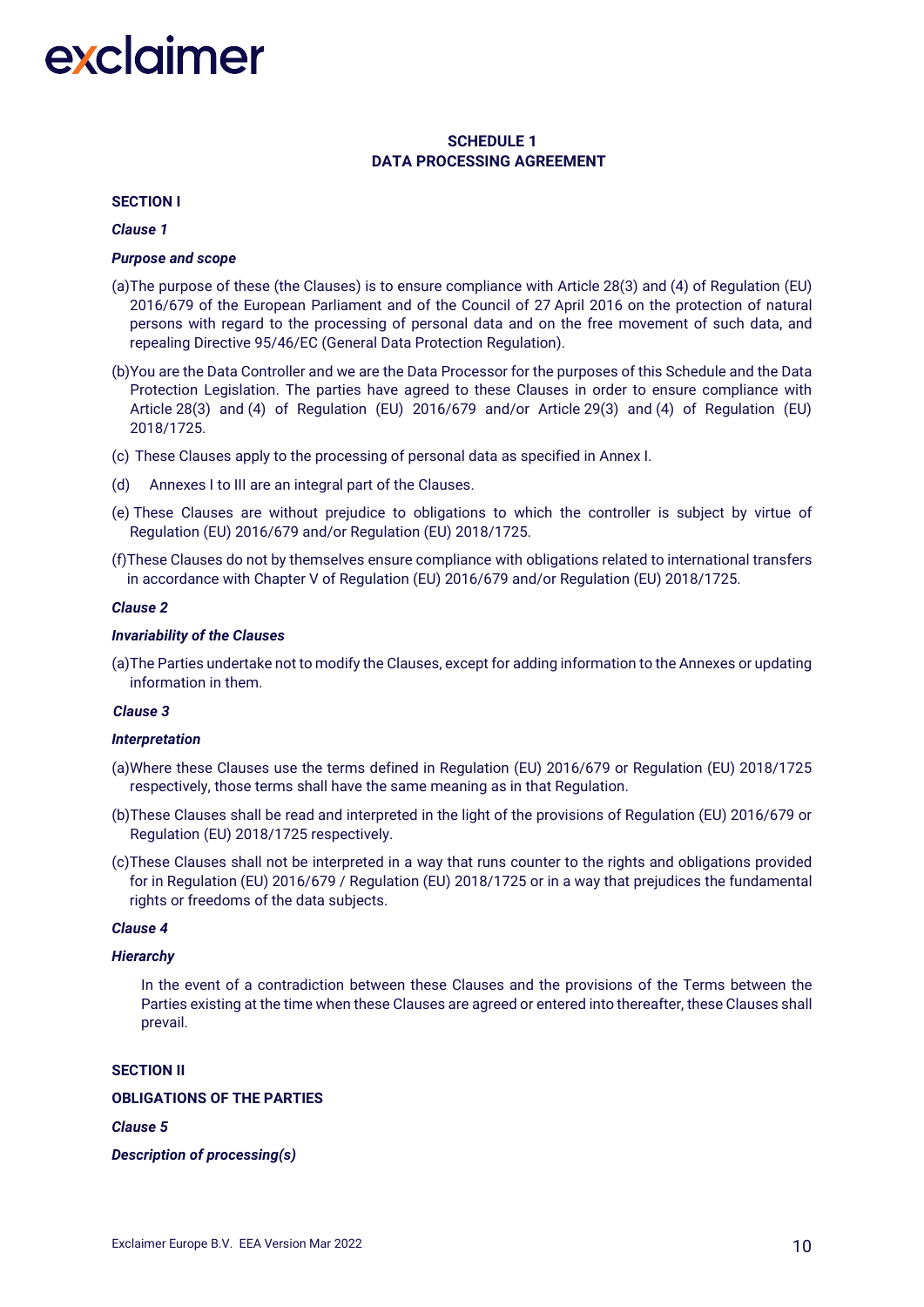The details of the processing operations, in particular the categories of personal data and the purposes of processing for which the personal data is processed on your behalf, are specified in Annex I.

#### *Clause 6*

#### *Obligations of the Parties*

## **6.1. Instructions**

- (a)We shall process personal data only on your documented instructions, unless required to do so by Union or Member State law to which we are subject. In this case, we shall inform you of that legal requirement before processing, unless the law prohibits this on important grounds of public interest. Subsequent instructions may also be given by you throughout the duration of the processing of personal data. These instructions shall always be documented. For this purpose, you specifically agree to our processing of your personal data as stated in this Schedule.
- (b)We shall immediately inform you if, in our opinion, instructions given by you infringe Regulation (EU) 2016/679 / Regulation (EU) 2018/1725 or the applicable Union or Member State data protection provisions.

#### **6.2. Purpose limitation**

We shall process the personal data only for the specific purpose(s) of the processing, as set out in Annex I, unless we receive further instructions from you.

### **6.3. Duration of the processing of personal data**

Processing by us shall only take place for the duration specified in Annex I.

#### **6.4. Security of processing**

- (a)We shall at least implement the technical and organisational measures specified in Annex II to ensure the security of the personal data. This includes protecting the data against a breach of security leading to accidental or unlawful destruction, loss, alteration, unauthorised disclosure or access to the data (personal data breach). In assessing the appropriate level of security, the Parties shall take due account of the state of the art, the costs of implementation, the nature, scope, context and purposes of processing and the risks involved for the data subjects.
- (b)We shall grant access to the personal data undergoing processing to members of our personnel (including contractors and representatives) only to the extent strictly necessary for implementing, managing and monitoring of the contract. We shall ensure that persons authorised to process the personal data received have committed themselves to confidentiality or are under an appropriate statutory obligation of confidentiality.

### **6.5. Sensitive data**

If the processing involves personal data revealing racial or ethnic origin, political opinions, religious or philosophical beliefs, or trade union membership, genetic data or biometric data for the purpose of uniquely identifying a natural person, data concerning health or a person's sex life or sexual orientation, or data relating to criminal convictions and offences ("sensitive data"), the processor shall apply specific restrictions and/or additional safeguards. We do not expect or need to receive or process any such sensitive data under the Terms.

#### **6.6. Documentation and compliance**

- (a) The Parties shall be able to demonstrate compliance with these Clauses.
- (b)We shall deal promptly and adequately with inquiries from you about the processing of data in accordance with these Clauses.
- (c)We shall make available to the you all information necessary to demonstrate compliance with the obligations that are set out in these Clauses and stem directly from Regulation (EU) 2016/679 and/or Regulation (EU) 2018/1725. At your request, we shall also permit and contribute to audits of the processing activities covered by these Clauses, at reasonable intervals or if there are indications of non-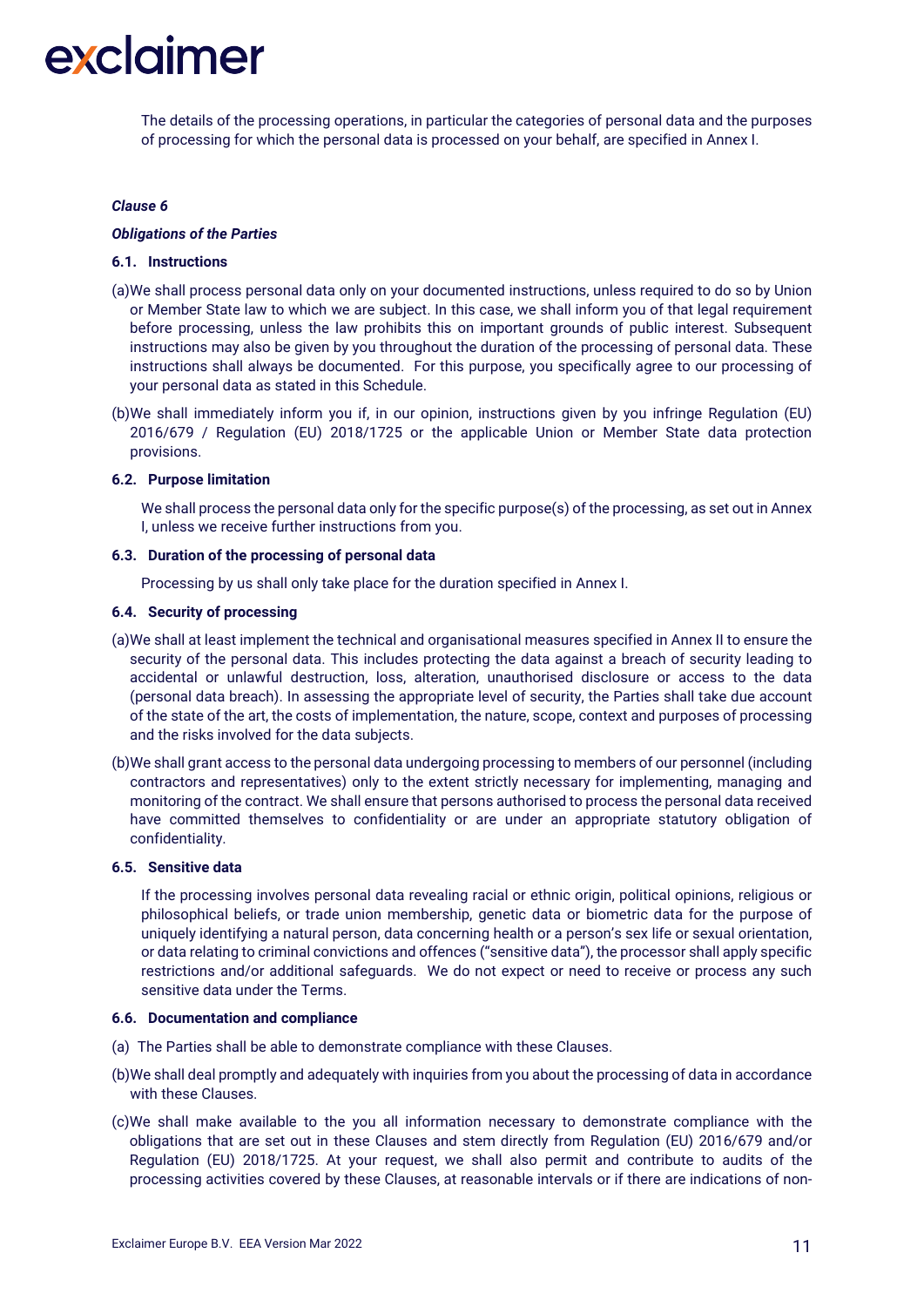compliance. In deciding on a review or an audit, you should take into account relevant certifications held by us. In particular, you acknowledge that we are ISO27001 certified and audited for compliance with that standard from time to time by independent third parties. You agree that such audits shall normally satisfy the audit requirements of this clause 6.6.

- (d)You may choose to conduct the audit by yourself or mandate an independent auditor. Audits may also include inspections at our premises or physical facilities and shall, where appropriate, be carried out with reasonable notice and subject always to the duty of confidentiality.
- (e)The Parties shall make the information referred to in this Clause, including the results of any audits, available to the competent supervisory authority/ies on request.

### **6.7. Use of sub-processors**

- (a)You authorise us to engage sub-processors listed in Annex III. We shall inform you in writing of any intended changes of that list through the addition or replacement of sub-processors at least 10 days in advance, thereby giving you sufficient time to be able to object to such changes prior to the engagement of the concerned sub-processor(s). We shall provide you with the information necessary to enable us to exercise the right to object. In emergencies (such as failure of a third party data centre) we may appoint a new sub-processor immediately to protect your personal data and ensure continuity of the Service in which case we will notify you as soon as practically possible.
- (b)Where we engage a sub-processor for carrying out specific processing activities (on your behalf), we shall do so by way of a contract which imposes on the sub-processor, in substance, the same data protection obligations as the ones imposed on us in accordance with these Clauses. We shall ensure that the subprocessor complies with the obligations to which the processor is subject pursuant to these Clauses and to Regulation (EU) 2016/679 and/or Regulation (EU) 2018/1725.
- (c)At your request, we shall provide to you a copy of such a sub-processor agreement and any subsequent amendments. To the extent necessary to protect business secret or other confidential information, including personal data, we may redact the text of the agreement prior to sharing the copy.
- (d)We shall remain fully responsible to you for the performance of the sub-processor's obligations in accordance with its contract with us. We shall notify you of any failure by the sub-processor to fulfil its contractual obligations.
- (e)We shall agree a third party beneficiary clause with the sub-processor whereby in the event we have factually disappeared, ceased to exist in law or has become insolvent - you shall have the right to terminate the sub-processor contract and to instruct the sub-processor to erase or return any personal data it has stored or retained.

### **6.8. International transfers**

(a)Any transfer by us of personal data to a third country or an international organisation that is not recognised under GDPR as having adequate safeguards in place with respect to your personal data shall be done only on the basis of documented instructions from you or in order to fulfil a specific requirement under Union or Member State law to which we are subject and shall take place in compliance with Chapter V of Regulation (EU) 2016/679 or Regulation (EU) 2018/1725. For this purpose, the parties agree to the Standard Contractual Clauses to comply with Regulation (EU) 2016/679 as set out under the Data Protection Legislation to the extent that any of your personal data is transferred to a country outside the EEA that is not deemed by the European Union to have adequate safeguards in place.

### *Clause 7*

## *Assistance to the controller*

- (a)We shall promptly notify you of any request we have received from a data subject. We shall not respond to the request itself, unless authorised to do so by you.
- (b)We shall assist you in fulfilling your obligations to respond to data subjects' requests to exercise their rights, taking into account the nature of the processing. In fulfilling our obligations in accordance with (a) and (b), we shall comply with your instructions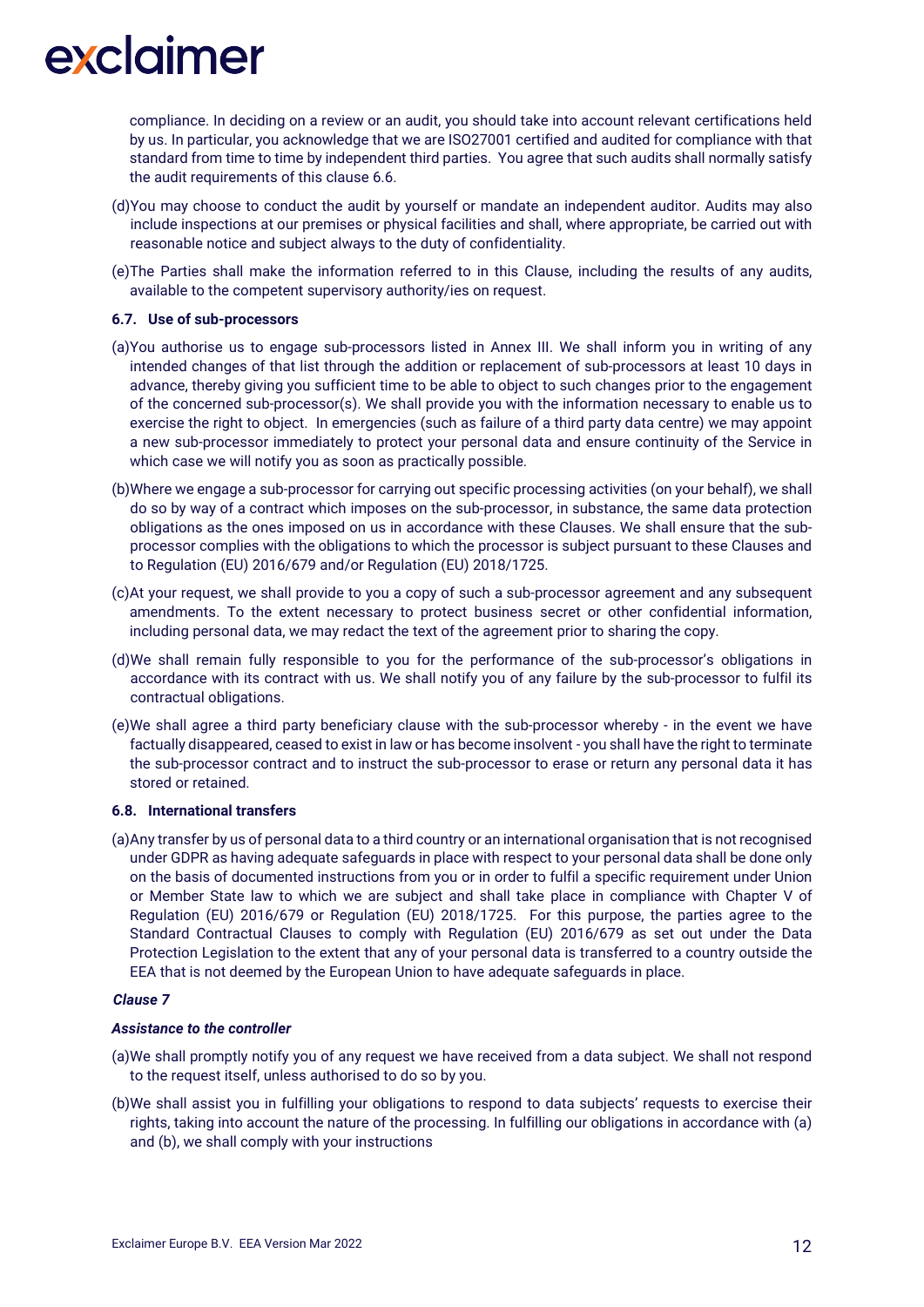- (c)In addition to our obligation to assist you pursuant to Clause 7(b), we shall furthermore assist you in ensuring compliance with the following obligations, taking into account the nature of the data processing and the information available to us:
	- (1)the obligation to carry out an assessment of the impact of the envisaged processing operations on the protection of personal data (a 'data protection impact assessment') where a type of processing is likely to result in a high risk to the rights and freedoms of natural persons;
	- (2)the obligation to consult the competent supervisory authority/ies prior to processing where a data protection impact assessment indicates that the processing would result in a high risk in the absence of measures taken by the controller to mitigate the risk;
	- (3)the obligation to ensure that personal data is accurate and up to date, by informing you without delay if we become aware that the personal data we are processing is inaccurate or has become outdated;
	- (4) the obligations in Article 32 of Regulation (EU) 2016/679.
- (d)The Parties shall set out in Annex II the appropriate technical and organisational measures by which the processor is required to assist the controller in the application of this Clause as well as the scope and the extent of the assistance required.

#### *Clause 8*

### *Notification of personal data breach*

In the event of a personal data breach, we shall cooperate with and assist you to comply with your obligations under Articles 33 and 34 of Regulation (EU) 2016/679 or under Articles 34 and 35 of Regulation (EU) 2018/1725, where applicable, taking into account the nature of processing and the information available to us.

### **8.1 Data breach concerning data processed by the controller**

In the event of a personal data breach concerning data processed by you, we shall assist you:

- (a)in notifying the personal data breach to the competent supervisory authority/ies, without undue delay after you have become aware of it, where relevant/(unless the personal data breach is unlikely to result in a risk to the rights and freedoms of natural persons);
- (b)in obtaining the following information which, pursuant to Article 33(3) of Regulation (EU) 2016/679 shall be stated in your notification, and must at least include:
	- (1)the nature of the personal data including where possible, the categories and approximate number of data subjects concerned and the categories and approximate number of personal data records concerned;
	- (2) the likely consequences of the personal data breach;
	- (3)the measures taken or proposed to be taken by you to address the personal data breach, including, where appropriate, measures to mitigate its possible adverse effects.

Where, and insofar as, it is not possible to provide all this information at the same time, the initial notification shall contain the information then available and further information shall, as it becomes available, subsequently be provided without undue delay.

(c)in complying, pursuant to Article 34 of Regulation (EU) 2016/679 with the obligation to communicate without undue delay the personal data breach to the data subject, when the personal data breach is likely to result in a high risk to the rights and freedoms of natural persons.

### **8.2 Data breach concerning data processed by the processor**

In the event of a personal data breach concerning data processed by us, we shall notify you without undue delay after we become aware of the breach. Such notification shall contain, at least:

(a)a description of the nature of the breach (including, where possible, the categories and approximate number of data subjects and data records concerned);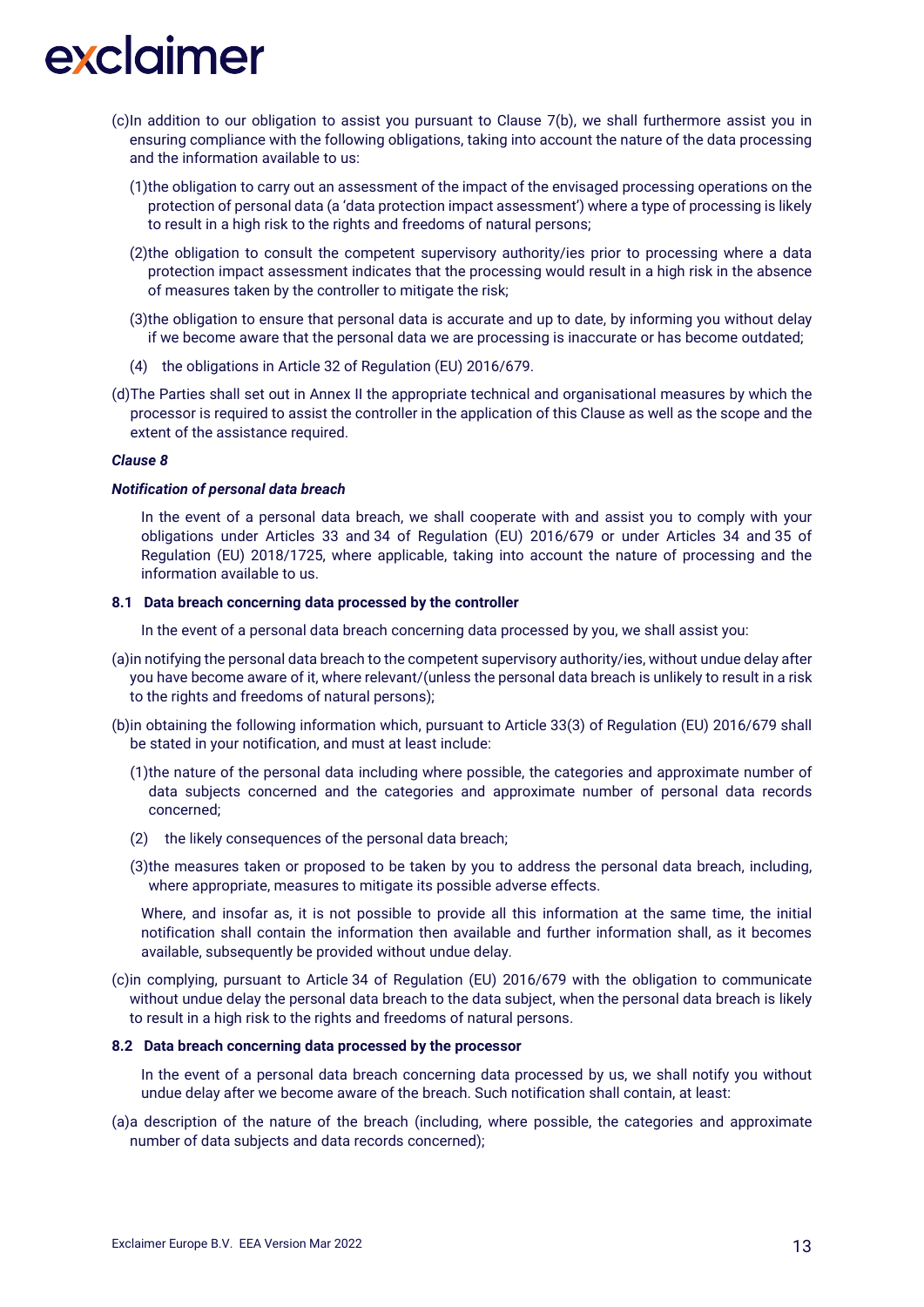

- (b)the details of a contact point where more information concerning the personal data breach can be obtained;
- (c)its likely consequences and the measures taken or proposed to be taken to address the breach, including to mitigate its possible adverse effects.
	- Where, and insofar as, it is not possible to provide all this information at the same time, the initial notification shall contain the information then available and further information shall, as it becomes available, subsequently be provided without undue delay.
	- The Parties shall set out in Annex II all other elements to be provided by the processor when assisting the controller in the compliance with the controller's obligations under Articles 33 and 34 of Regulation (EU) 2016/679.

#### **SECTION III**

#### **FINAL PROVISIONS**

#### *Clause 9*

## *Non-compliance with the Clauses and termination*

- (a)Without prejudice to any provisions of Regulation (EU) 2016/679 and/or Regulation (EU) 2018/1725, in the event that we are in breach of our obligations under these Clauses, you may instruct us to suspend the processing of personal data until we comply with these Clauses or the contract is terminated. We shall promptly inform you in case we are unable to comply with these Clauses, for whatever reason.
- (b)You shall be entitled to terminate the contract insofar as it concerns processing of personal data in accordance with these Clauses if:
	- (1)the processing of personal data by us has been suspended by you pursuant to point (a) and if compliance with these Clauses is not restored within a reasonable time and in any event within one month following suspension;
	- (2)We are in substantial or persistent breach of these Clauses or its obligations under Regulation (EU) 2016/679 and/or Regulation (EU) 2018/1725;
	- (3)we fail to comply with a binding decision of a competent court or the competent supervisory authority/ies regarding its obligations pursuant to these Clauses or to Regulation (EU) 2016/679 and/or Regulation (EU) 2018/1725.
- (c)We shall be entitled to terminate the contract insofar as it concerns processing of personal data under these Clauses where, after having informed you that your instructions infringe applicable legal requirements in accordance with Clause 6.1 (b), you insist on compliance with the instructions.
- (d)Following termination of the contract, we shall, at your choice, delete all personal data processed on your behalf and certify that we have done so, or, return all the personal data to you and delete existing copies unless Union or Member State law requires storage of the personal data. Until the data is deleted or returned, we shall continue to ensure compliance with these Clauses.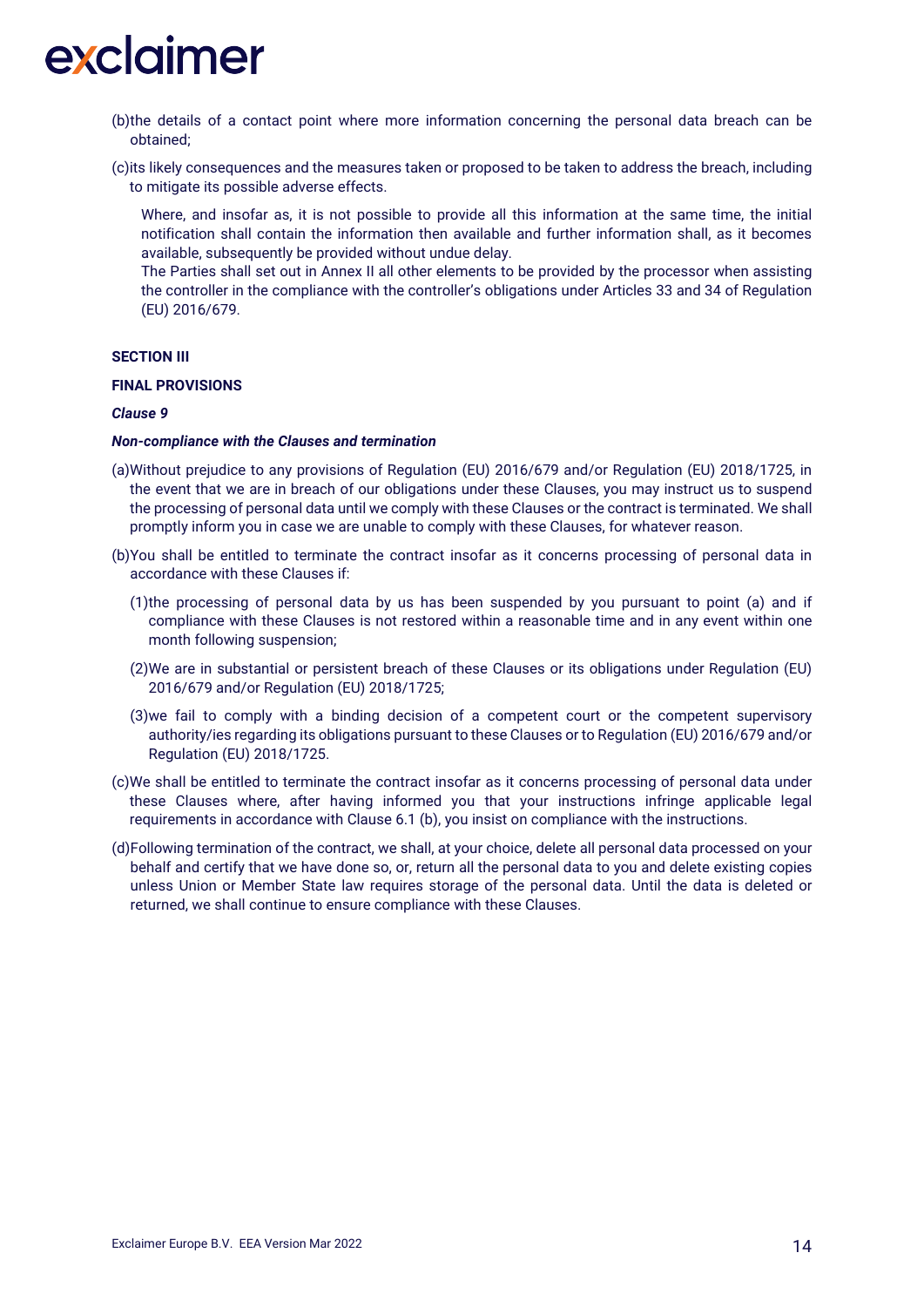# **Annex 1 Processing Services**

| <b>SCOPE AND PURPOSE</b><br>OF PROCESSING                       | We will process Personal Data provided by you or collected by us in order to manage your account<br>with us and to fulfil our contractual obligations to you. We may also process Personal Data to<br>analyse trends and to track your usages of and interactions with our Services to the extent<br>necessary for our legitimate interest in developing and improving our Services and providing you<br>with more relevant content and service offerings.                                                                                                                                                                                                                                                                                     |  |  |  |  |
|-----------------------------------------------------------------|------------------------------------------------------------------------------------------------------------------------------------------------------------------------------------------------------------------------------------------------------------------------------------------------------------------------------------------------------------------------------------------------------------------------------------------------------------------------------------------------------------------------------------------------------------------------------------------------------------------------------------------------------------------------------------------------------------------------------------------------|--|--|--|--|
|                                                                 | We will process the Personal Data for the duration of the period in which we provide Services to you.                                                                                                                                                                                                                                                                                                                                                                                                                                                                                                                                                                                                                                          |  |  |  |  |
| <b>CATEGORIES OF DATA</b><br><b>SUBJECTS AND</b>                | Personal Data provided by you to us or collected by us in order to manage your account. This<br>includes the following:                                                                                                                                                                                                                                                                                                                                                                                                                                                                                                                                                                                                                        |  |  |  |  |
| <b>PERSONAL</b>                                                 | Customer name.                                                                                                                                                                                                                                                                                                                                                                                                                                                                                                                                                                                                                                                                                                                                 |  |  |  |  |
| <b>DATA PROCESSED</b>                                           | Customer email address.                                                                                                                                                                                                                                                                                                                                                                                                                                                                                                                                                                                                                                                                                                                        |  |  |  |  |
|                                                                 | Customer business address.                                                                                                                                                                                                                                                                                                                                                                                                                                                                                                                                                                                                                                                                                                                     |  |  |  |  |
|                                                                 | Customer telephone number.                                                                                                                                                                                                                                                                                                                                                                                                                                                                                                                                                                                                                                                                                                                     |  |  |  |  |
|                                                                 | Customer credit card or direct debit information.                                                                                                                                                                                                                                                                                                                                                                                                                                                                                                                                                                                                                                                                                              |  |  |  |  |
|                                                                 | Debit/Credit card name.                                                                                                                                                                                                                                                                                                                                                                                                                                                                                                                                                                                                                                                                                                                        |  |  |  |  |
|                                                                 | Debit/Credit card type.                                                                                                                                                                                                                                                                                                                                                                                                                                                                                                                                                                                                                                                                                                                        |  |  |  |  |
|                                                                 | DebitCredit card expiry date.                                                                                                                                                                                                                                                                                                                                                                                                                                                                                                                                                                                                                                                                                                                  |  |  |  |  |
|                                                                 | Debit/Credit card number.                                                                                                                                                                                                                                                                                                                                                                                                                                                                                                                                                                                                                                                                                                                      |  |  |  |  |
|                                                                 | Where you log a technical support case, we will process the name and contact details of the user<br>logging the case and the other users involved in the case. If we are provided access to email content<br>by you (with your express permission having been granted), we will have access to any Personal<br>Data set out in that email.<br>Personal Data provided by you to us or collected by us in order to provide the Services. This includes                                                                                                                                                                                                                                                                                           |  |  |  |  |
|                                                                 | data aggregated from your Active Directory or Google Directory or from Lists and Content such as:                                                                                                                                                                                                                                                                                                                                                                                                                                                                                                                                                                                                                                              |  |  |  |  |
|                                                                 | Sender's/Recipient's First, Last and Full name.                                                                                                                                                                                                                                                                                                                                                                                                                                                                                                                                                                                                                                                                                                |  |  |  |  |
|                                                                 | Sender's/Recipient's business address.                                                                                                                                                                                                                                                                                                                                                                                                                                                                                                                                                                                                                                                                                                         |  |  |  |  |
|                                                                 | Sender's/Recipient's company name.                                                                                                                                                                                                                                                                                                                                                                                                                                                                                                                                                                                                                                                                                                             |  |  |  |  |
|                                                                 | Sender's/Recipient's telephone number.                                                                                                                                                                                                                                                                                                                                                                                                                                                                                                                                                                                                                                                                                                         |  |  |  |  |
|                                                                 | Sender's/Recipient's email address.                                                                                                                                                                                                                                                                                                                                                                                                                                                                                                                                                                                                                                                                                                            |  |  |  |  |
|                                                                 | Sender's email subject line and content information for the inclusion of the<br>signature block.                                                                                                                                                                                                                                                                                                                                                                                                                                                                                                                                                                                                                                               |  |  |  |  |
|                                                                 | Any other information that you expose to us via Custom Attributes within the<br>signature block.                                                                                                                                                                                                                                                                                                                                                                                                                                                                                                                                                                                                                                               |  |  |  |  |
|                                                                 | No sensitive data is processed by us unless you include it in the Content of emails.                                                                                                                                                                                                                                                                                                                                                                                                                                                                                                                                                                                                                                                           |  |  |  |  |
| <b>NATURE OF</b>                                                | Personal Data provided by you to us or collected by us in order to manage your account is stored for                                                                                                                                                                                                                                                                                                                                                                                                                                                                                                                                                                                                                                           |  |  |  |  |
| <b>PROCESSING</b>                                               | the duration of your relationship with us.<br>Where you log a technical support case, the data relating to the case is stored within our CRM.<br>Personal Data provided by you to us or collected by us in order to provide the Service(s) is<br>aggregated from your Active Directory or Google Directory and stored. This stored copy of the data<br>is then used during the processing of the signature block prior to inclusion within the signature. This<br>data is held separately from the main signature block, with the signature block being deleted once it<br>has been included within the email. The aggregated data is stored for the duration of your<br>relationship with us, after which time it is deleted in its entirety. |  |  |  |  |
| <b>SUBPROCESSORS</b>                                            | The data centre that runs the Exclaimer Email Signature Service is owned and operated by a sub-<br>processor named in Annex 3. We also use CRM and other systems of third parties to assist us in<br>providing the Services to you as stated in Annex 3                                                                                                                                                                                                                                                                                                                                                                                                                                                                                        |  |  |  |  |
| <b>DURATION AND</b><br><b>FREQUENCY OF</b><br><b>PROCESSING</b> | Only for the duration of your subscription to the Service and frequency is determined by the number<br>of emails/surveys sent by you through our data centre.                                                                                                                                                                                                                                                                                                                                                                                                                                                                                                                                                                                  |  |  |  |  |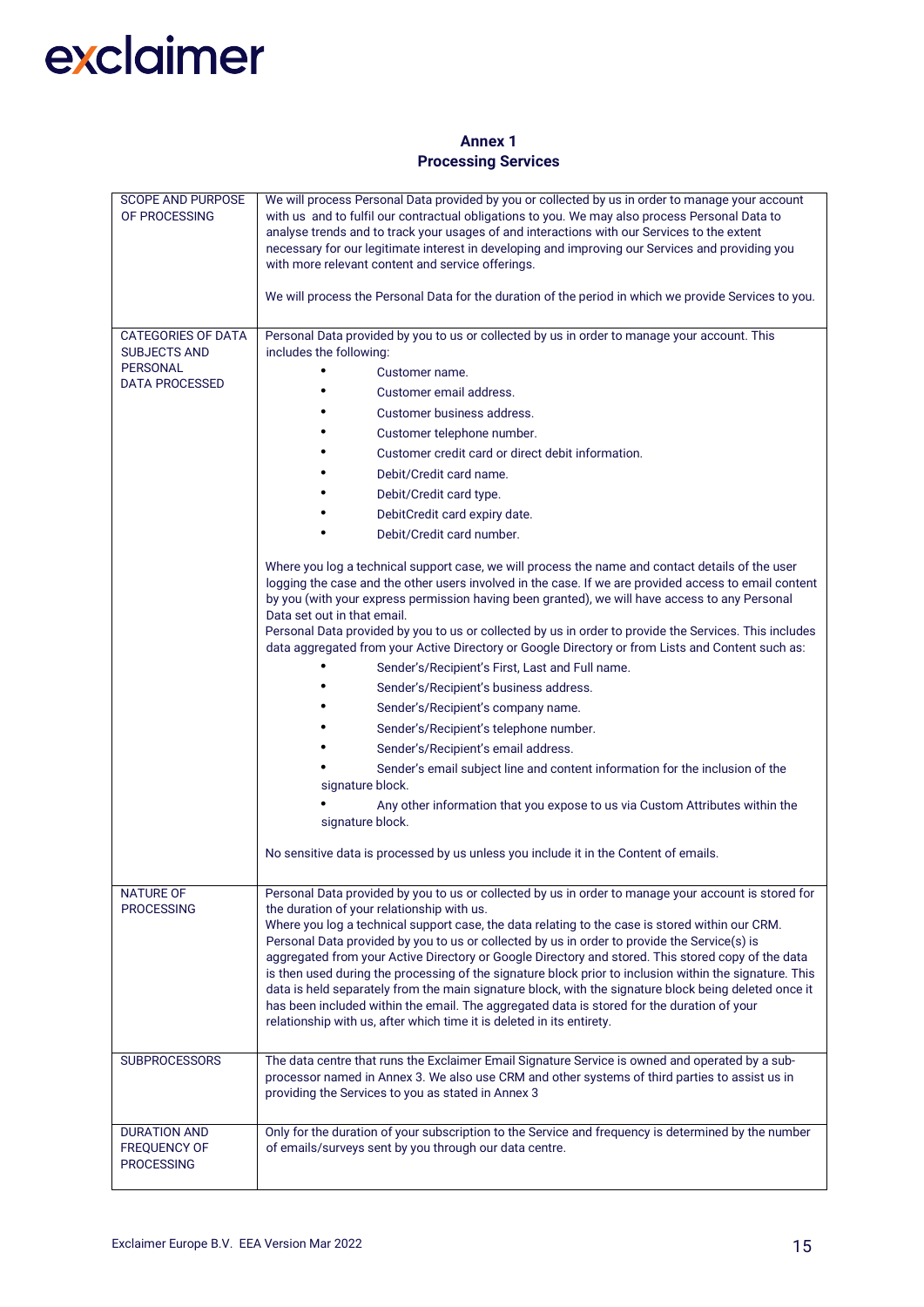| CONTACT | dpo@exclaimer.com or write to us at FAO: The DPO, Exclaimer Europe B.V., Bollenmarkt 8 E, 1681 PJ |
|---------|---------------------------------------------------------------------------------------------------|
|         | Zwaagdijk-Oost, The Netherlands                                                                   |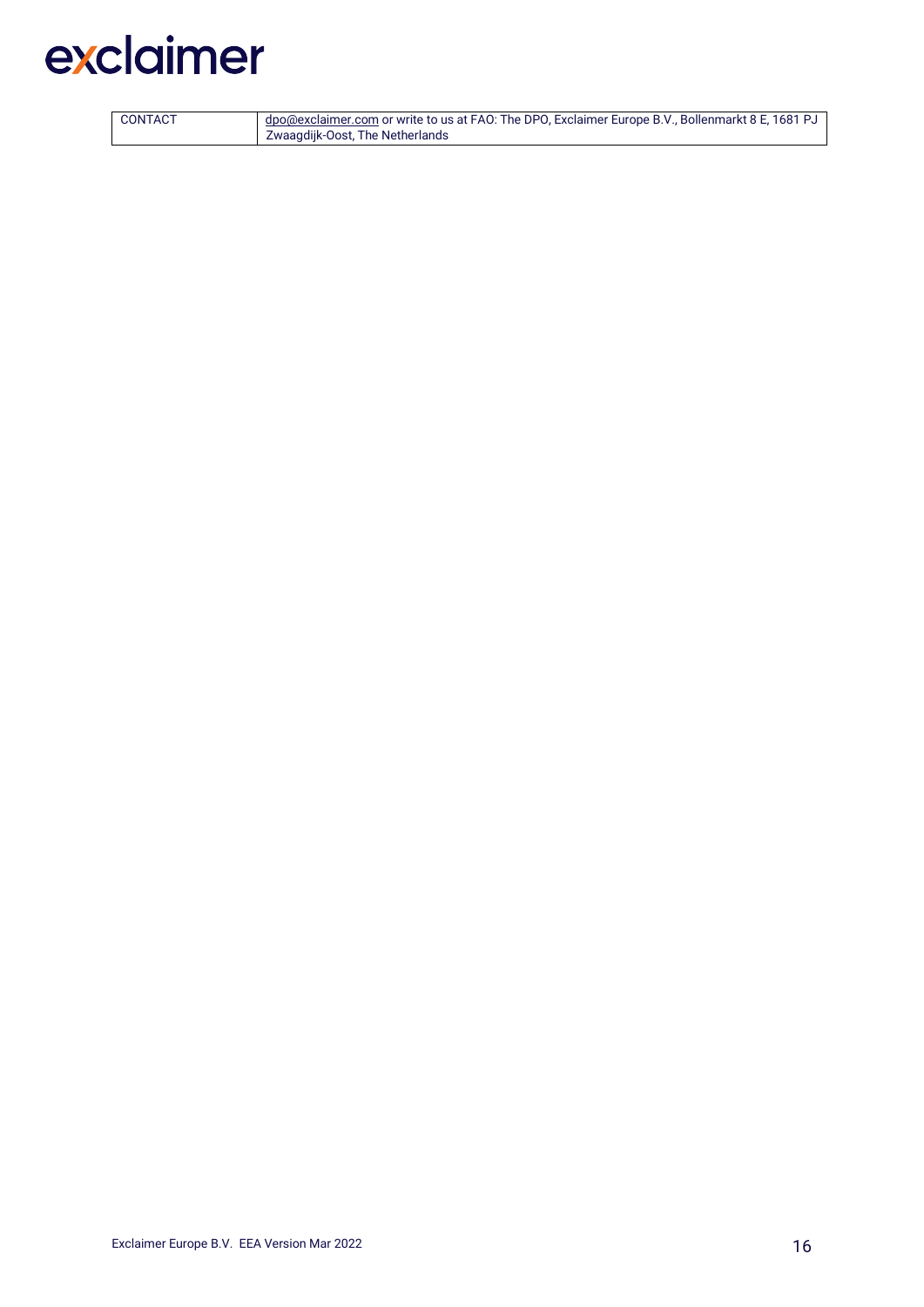## **ANNEX 2**

# **Technical and Organisational measures to ensure the security of your**

# **Personal Data implemented by Exclaimer:**

| <b>Security Requirement</b>                                                                                                                                                                                                                                                                                                                                                                 | How Data Importer implements security measures                                                                                                                                                                                                                                                                                                                                                                                                                                                                  |  |  |  |
|---------------------------------------------------------------------------------------------------------------------------------------------------------------------------------------------------------------------------------------------------------------------------------------------------------------------------------------------------------------------------------------------|-----------------------------------------------------------------------------------------------------------------------------------------------------------------------------------------------------------------------------------------------------------------------------------------------------------------------------------------------------------------------------------------------------------------------------------------------------------------------------------------------------------------|--|--|--|
| Physical access control measures to prevent<br>unauthorized persons from gaining access to<br>Processing systems or premises where Personal<br>Data are Processed or used.                                                                                                                                                                                                                  | Card access control system with documentation of key holders.<br>Security patrolled business park.<br>Physical security service inside building.<br>Monitored alarm system.<br>CCTV.<br>Locked server room with authorized personnel access only.                                                                                                                                                                                                                                                               |  |  |  |
| Access control measures to prevent Processing<br>systems from being used without authorization.<br>Including Importer's representatives access<br>permissions segregation to Processing systems<br>and Personal Data such as read, copy, modify,<br>delete.                                                                                                                                 | Individual user log-in to corporate network.<br>All development, staging, production systems are located within secure Data<br>Centres.<br>Access to production level infrastructure per tenancy is limited to secure<br>certificate endpoint.<br>Processors Password policy procedures are regulated by Password Policy.<br>Automatic password-protected blocking of computer after a certain period of time<br>without user activity.                                                                         |  |  |  |
| Transmission control measures taken in by<br>Importer and Exporter to ensure that Personal<br>Data cannot be read, copied, modified or removed<br>without authorization during electronic<br>transmission or transport, and that it is possible<br>to check and establish to which bodies the<br>transfer of Personal Information by means of data<br>transmission facilities is envisaged. | Encrypted access via TLS<br>Hard drive encryption of all processor employee machines used to facilitate<br>business performance protected by Bitlocker.<br>Locked server room at Processor's premises with authorized personnel access<br>only.                                                                                                                                                                                                                                                                 |  |  |  |
| Describe the measures of input control to ensure<br>that it is possible to check and establish whether<br>and by whom Personal Data have been entered<br>into Processing systems, modified or removed.                                                                                                                                                                                      | Access rights.<br>Functional responsibilities.                                                                                                                                                                                                                                                                                                                                                                                                                                                                  |  |  |  |
| Assignment control measures Importer takes to<br>ensure that, in the case of commissioned<br>Processing, the Personal Information are<br>Processed strictly in accordance with the<br>instructions of the principal.                                                                                                                                                                        | Training of all Processor's representatives involved in Personal Data Processing<br>for technical and organizational security measures. Follow-up training at regular<br>intervals.<br>Specific clauses in Contractor/Employment agreements with all Processor's<br>representatives, such as: The Right for Work Results, Confidentiality, Policies and<br>work processes, Non-compete, Non Disclosure.<br>Appointment<br>of contact person<br>charge<br>in<br>оf<br>data<br>protection<br>(dpo@exclaimer.com). |  |  |  |
| Availability control measures Importer applies to<br>ensure that Personal Data are protected from<br>accidental destruction or loss.                                                                                                                                                                                                                                                        | Replication/Back-up processes.<br>Active/Active and regional Data Centres.<br>Centralized virus protection and firewall at Processor's infrastructure<br>Air conditioning for work and server/network environment.<br>Fire alarm system.<br>Monitored alarm system.<br>CCTV.<br>Contingency plans.                                                                                                                                                                                                              |  |  |  |
| Measures of pseudonymisation and encryption of<br>personal data                                                                                                                                                                                                                                                                                                                             | All data at rest is encrypted.<br>Data in transit encrypted via TLS between user end-points and core services.<br>Pseudonymisation techniques assigned to all data sat within queues or at rest.                                                                                                                                                                                                                                                                                                                |  |  |  |
| Measures for ensuring ongoing confidentiality,<br>integrity, availability and resilience of processing<br>systems and services                                                                                                                                                                                                                                                              | Data Protection Officer, CTO and Director of Technical Services meet regularly to<br>review current processes and risk register.<br>Regular Penetration tests carried out on infrastructure and application (service<br>and code level).<br>3rd party IDS and Cloud Native security products built into solution.                                                                                                                                                                                               |  |  |  |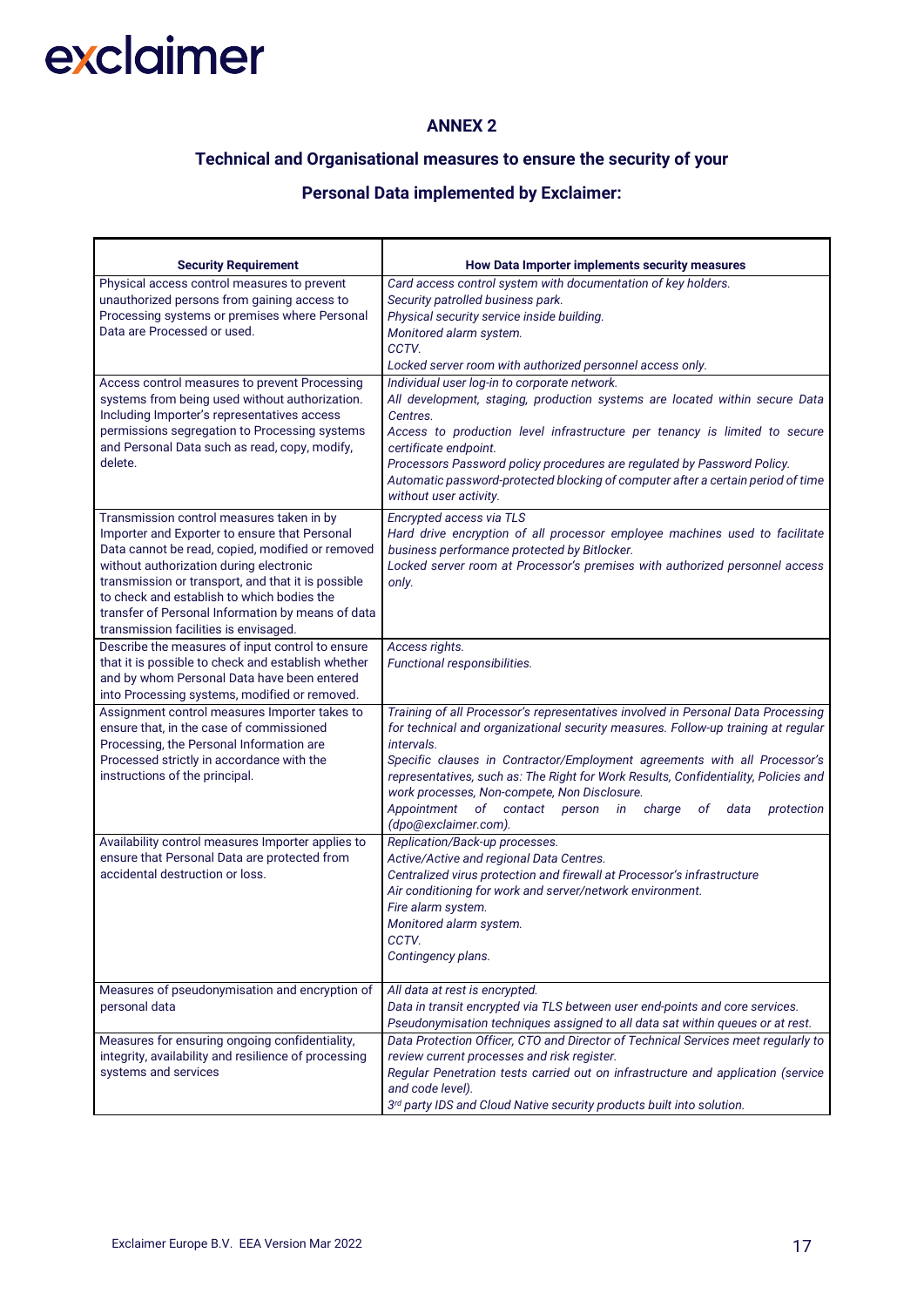| Measures for ensuring the ability to restore the                                     | Multiple data centres operate in an active/active configuration.                                                                                                 |  |  |
|--------------------------------------------------------------------------------------|------------------------------------------------------------------------------------------------------------------------------------------------------------------|--|--|
| availability and access to personal data in a timely                                 | All personal data is aggregated across all per-geo data centres.                                                                                                 |  |  |
| manner in the event of a physical or technical                                       |                                                                                                                                                                  |  |  |
| incident                                                                             |                                                                                                                                                                  |  |  |
|                                                                                      |                                                                                                                                                                  |  |  |
| Processes for regularly testing, assessing and                                       | 3rd party assessments of our security process and policies as part of our various                                                                                |  |  |
| evaluating the effectiveness of technical and                                        | ISO accreditations.                                                                                                                                              |  |  |
|                                                                                      |                                                                                                                                                                  |  |  |
| organisational measures in order to ensure the                                       | Regular management reviews of process and risk register.                                                                                                         |  |  |
| security of the processing                                                           | Tooling to ensure adherence to process and policies, including but not limited to                                                                                |  |  |
|                                                                                      | IDS, automated compliance tools, Managed Detection and Response systems and                                                                                      |  |  |
|                                                                                      | Zero Trust Access systems.                                                                                                                                       |  |  |
| Measures for user identification and authorisation                                   | MFA coupled with Zero trust.                                                                                                                                     |  |  |
|                                                                                      |                                                                                                                                                                  |  |  |
|                                                                                      |                                                                                                                                                                  |  |  |
| Measures for the protection of data during                                           | TLS Encryption at all points of transmission, including between internal services.                                                                               |  |  |
| transmission                                                                         |                                                                                                                                                                  |  |  |
| Measures for the protection of data during storage                                   | Data storage can only be accessed by internal services, all of which are protected                                                                               |  |  |
|                                                                                      | by secured MFA access.                                                                                                                                           |  |  |
|                                                                                      | Secure and encrypted transmission of data prior to storage.                                                                                                      |  |  |
|                                                                                      | Storage technologies that incorporate encryption as standard.                                                                                                    |  |  |
|                                                                                      | Customers only have access to their own data based on secure authentication                                                                                      |  |  |
|                                                                                      | and authorisation.                                                                                                                                               |  |  |
| Measures for ensuring physical security of                                           | Access controls at all Data Centres and Exclaimer offices.                                                                                                       |  |  |
| locations at which personal data are processed                                       | Secure door access, which is recorded and regularly reviewed.                                                                                                    |  |  |
|                                                                                      | Camera surveillance and 24/7 security guard patrols in place.                                                                                                    |  |  |
| Measures for ensuring events logging                                                 | 3rd party tooling to ensure all external events are logged.                                                                                                      |  |  |
|                                                                                      | In product logging of all key events.                                                                                                                            |  |  |
| Measures for ensuring system configuration,                                          | New tenancies are created using standard image which is regularly checked                                                                                        |  |  |
| including default configuration                                                      | against a baseline.                                                                                                                                              |  |  |
|                                                                                      | All delivery pipelines update default configurations where necessary, ensuring                                                                                   |  |  |
|                                                                                      | built-in security and compliance to standard images.                                                                                                             |  |  |
| $\overline{\phantom{a}}$ for<br>internal<br>Measures<br>and<br>IT<br>-IT<br>security | Accredited to ISO27001 & 27018.                                                                                                                                  |  |  |
| governance and management                                                            | Robust process, policies and tooling to ensure compliance.                                                                                                       |  |  |
|                                                                                      |                                                                                                                                                                  |  |  |
|                                                                                      |                                                                                                                                                                  |  |  |
| Measures for certification/assurance of processes                                    | Regular external 3rd party penetration testing of product and infrastructure (on                                                                                 |  |  |
| and products                                                                         | material infrastructure change, product change or annually).                                                                                                     |  |  |
|                                                                                      | 3rd party quarterly assessment of compliance to process and certifications.                                                                                      |  |  |
|                                                                                      | Real-time tooling notifications on compliance to process and certifications.                                                                                     |  |  |
| Measures for ensuring data minimisation                                              | Independent audit and product peer review of all data collected.                                                                                                 |  |  |
|                                                                                      |                                                                                                                                                                  |  |  |
| Measures for ensuring data quality                                                   | Independent teams assess multiple streams of data, with a focus on quality. Any                                                                                  |  |  |
|                                                                                      | quality issues are fed back into the process and resolved promptly.                                                                                              |  |  |
| Measures for ensuring limited data retention                                         | All data storage retention timeframes are regularly reviewed and assessed.                                                                                       |  |  |
|                                                                                      | Audits of data storage are conducted by independent teams to ensure adherence                                                                                    |  |  |
|                                                                                      | to policies.                                                                                                                                                     |  |  |
| Measures for ensuring accountability                                                 | All core processes and procedures are owned by senior members of Exclaimer.                                                                                      |  |  |
|                                                                                      |                                                                                                                                                                  |  |  |
|                                                                                      | All employees, contractual sub processors or other service providers are<br>contractually bound to respect the confidential nature of all sensitive information. |  |  |
| Measures for allowing                                                                | All data stored can be easily recreated from customers own store. Export and                                                                                     |  |  |
| data portability<br>and                                                              | import routines exist across core data points.                                                                                                                   |  |  |
| ensuring erasure                                                                     |                                                                                                                                                                  |  |  |
|                                                                                      | Data erasure policies exist as part of our wider information security policies.                                                                                  |  |  |